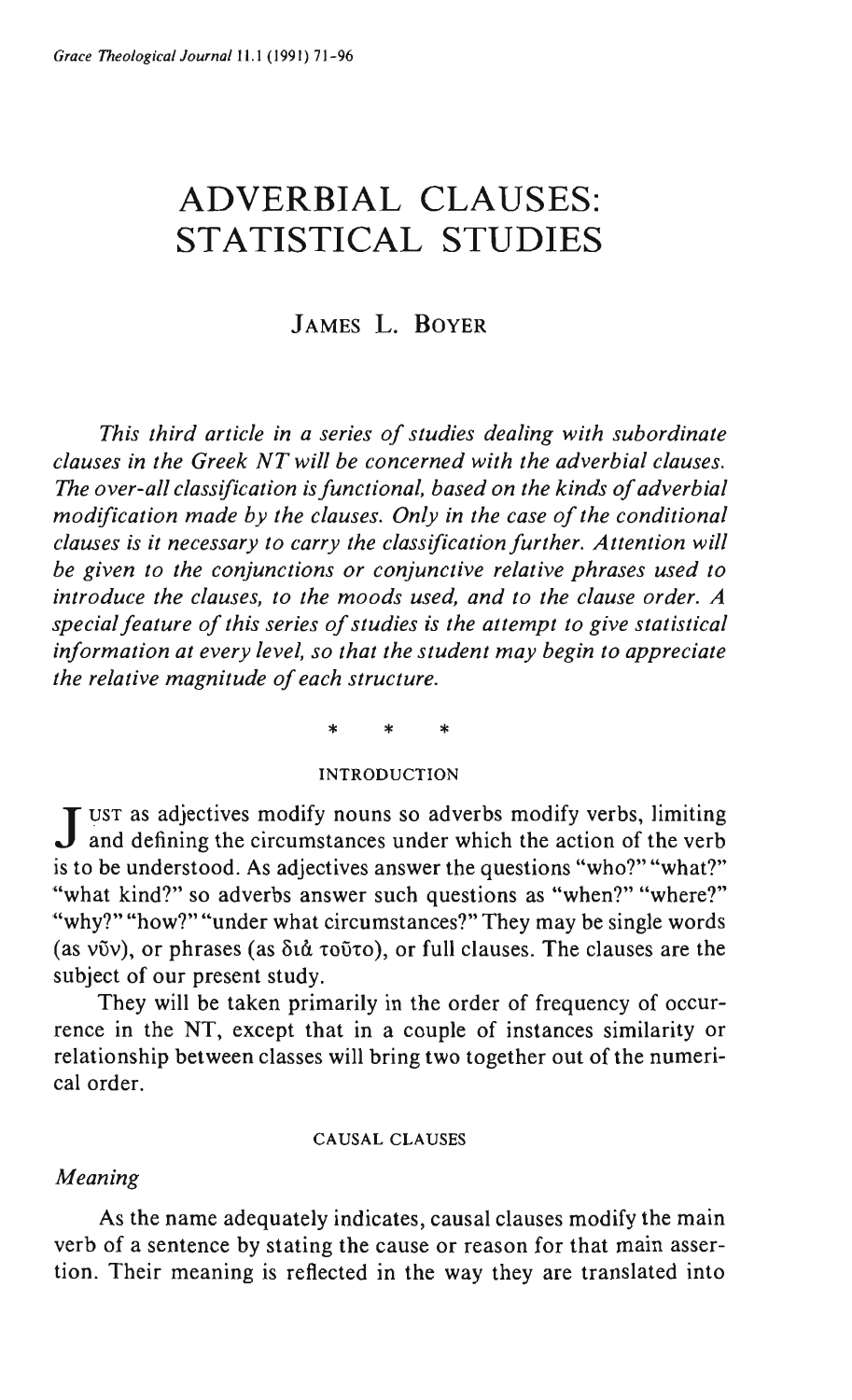English. Using the  $NASB<sup>1</sup>$  as point of comparison these clauses are introduced by "for" (473 times), "because" (224), "since" (26) and a variety of at least 16 other ways, each occurring less than six times.

No attempt is made in this study to refine the classification further, no sub-classification will be attempted.

One problem of identification needs to be considered; the distinction between coordinate (main clause) and subordinate clauses. For example, it is not always easy, or even possible, to decide whether  $\gamma \dot{\alpha} \rho$ or even  $\delta \tau$  is introducing a subordinate or a main clause. Actually GRAMCORD has listed 800 occurrences of  $\gamma \dot{\alpha} \rho$  as introducing main clauses  $(CX)^2$  and only 241 with subordinate clauses (SC). The reverse is the case with  $\delta \tau$ , 1291 are connected with subordinate clauses (SN,SC,SR) and only 10 with main clauses (CG,CX).

Ordinarily one would expect that a causal clause at the beginning of a sentence would be either (1) subordinate to a main clause which comes later, or (2) the explanation of something that is present in the preceding context or to the mind. Unfortunately it cannot always be known where a sentence begins. The lack of punctuation in the original manuscripts and the tendency to hook long sentences together with many subordinate clauses, complicates the problem, particularly in the light of our precisely opposite modern preference.

In a few instances in this study such ambiguous identifications are called to attention, but usually a choice is made and that is followed.

#### *Structure*

### Conjunctions Used

These may best be shown in table form.

| Causal Conjunctions,      | NT  |      | Mood Before or After Main Verb |     |  |
|---------------------------|-----|------|--------------------------------|-----|--|
| Conjunctive Phrases Count |     | Used | $>$ before $\leq$ after        |     |  |
| őτι                       | 439 | Ind. | 16                             | 423 |  |
| διότι                     | 21  | Ind. |                                | 21  |  |
| καθότι                    | 4   | Ind. |                                | 4   |  |
| γάρ                       | 243 | Ind. |                                | 241 |  |
| έπεί                      | 26  | Ind. | 2                              | 24  |  |
| έπειδή                    | 9   | Ind. | 4                              |     |  |
| έπειδήπερ                 |     | Ind. |                                |     |  |
|                           |     |      |                                |     |  |

<sup>1</sup>Unless otherwise indicated all formal translations of the Bible text will be given from the NASB version.

<sup>2</sup>These letters in parenthesis are coded tags used by GRAMCORD to identify the various functional classifications of conjunctions. The first letter in the code indicates whether the clause is coordinate (C) or subordinate (S). The second letter designates the function: CG for interroGative, CX for eXplanatory, SC for Causal, SN for Nominal, SR for Result. Others will be identified as they occur.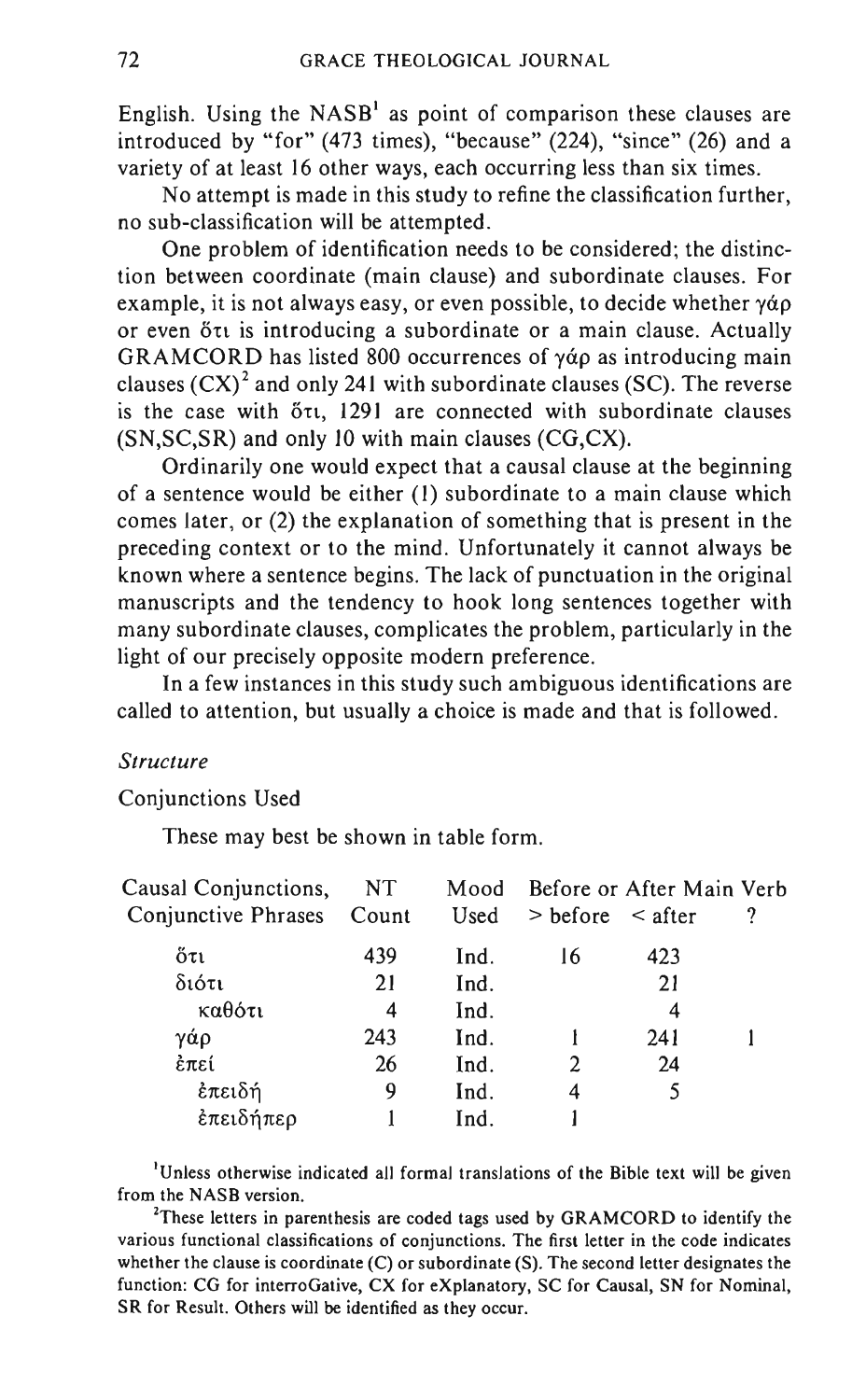| δι' ἥν [αἰτίαν]                     | Ind. |  |
|-------------------------------------|------|--|
| $\dot{\alpha}$ νθ' $\dot{\omega}$ ν | Ind. |  |
| έω' ώ                               | Ind. |  |
| ού είνεκεν                          | Ind. |  |
| οὖ χάριν                            | Ind. |  |

"Oth and y approace Ount for 93% of all the subordinate causal clauses. *End* and its compounds are comparatively rare. I have already called attention to the relative phrases which by antecedent or by context become in effect causal conjunctions.<sup>3</sup>

#### Mood

**In** every instance the mood of the verbs within the causal clause is indicative. This is to be expected, since causes and explanations are characteristically simple statements.

#### Clause Order

The causal clause follows the main verb in 97% of the instances. Even the *End* group, which show more tendency to precede the main clause, are still 74% following. Again, it is more logical that causes and explanations should follow that which is being explained.

 $\Gamma \dot{\alpha} \rho$ , here as elsewhere, is post-positive; it never stands as the first word in its clause. Usually it is second or third in sequence, in three  $instance<sub>4</sub>$  it stands as the fourth word in its clause.

#### *Other Causal Constructions*

Beside these conjunctive and relative clauses there are other ways of expressing what amounts to a causal clause in the Greek NT.

### Adverbial Participles

The anarthrous participle very frequently functions as an adverb in the sentence. While it may not technically be called a clause (there is no finite verb in the construction) yet it clearly functions as one; in most instances the best way to translate it is by an English clause. Of these adverbial or circumstantial participles, 303 are causal in sense, including  $35$  genitive absolutes.<sup>5</sup>

<sup>3</sup>See my article, "Relative Clauses in the Greek New Testament: A Statistical Study," *GTJ9* (1988) 233-56.

4Luke 6:23, 26, 2 Cor 1:19.

5See my article, "The Classification of Participles: A Statistical Study," *GTJ 5*  (1984) 163-79. At the time that article was prepared I did not have the computer facilities now available for tabulating and collecting information, so the identification of the adverbial functions expressed by the participles was not included. Later this inadequacy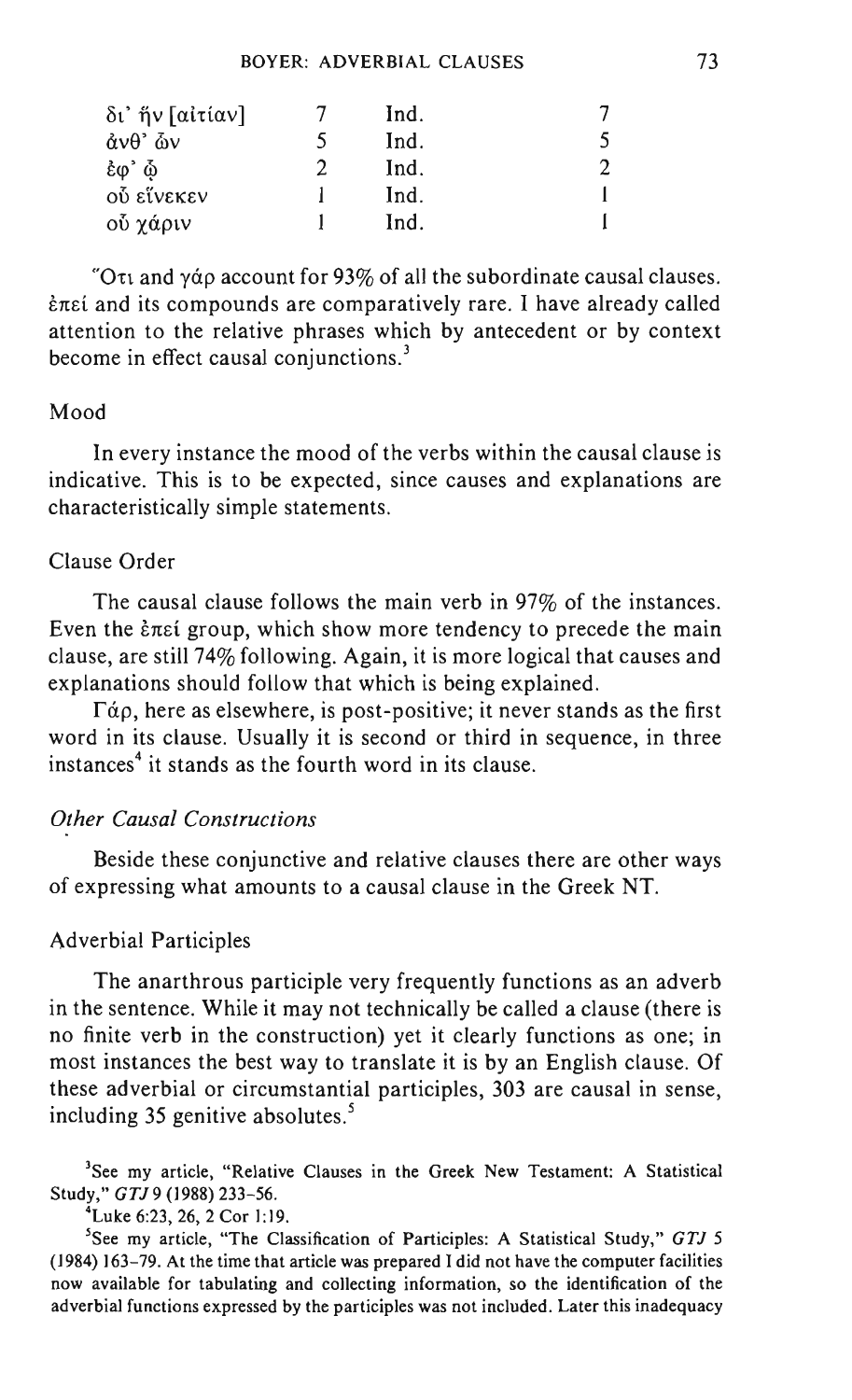#### Articular Infinitives with the Preposition  $\Delta t \dot{\alpha}$

The articular infinitive after prepositions, while no finite verb is involved, is so completely clausal in character that it is impossible to translate into English without converting it into a full clause. Those which as causal in sense are  $\delta t \alpha$  with the neuter accusative article and an infinitive (32 examples); also,  $\epsilon$ v $\epsilon$ K $\epsilon$ v  $\epsilon$ ou and  $\epsilon$  $\kappa$   $\tau$ ou + an infinitive (one each). $<sup>6</sup>$ </sup>

#### CONDITIONAL CLAUSES

An extensive and detailed consideration of the conditional sentences has previously been published by this writer<sup>7</sup> so this section will be primarily a summary and collection of statistics. For a fuller discussion and support for some statements made here the reader is referred to these articles.

The conditional sentences proper are composed of four classes.

#### *First Class Conditions*

#### Significance, Meaning

Its meaning is very simple: "If this ... then that ... " It indicates nothing as to the actual situation, whether the condition is true or false; in fact it is frequently used for both sides of a true / false condition. Its use of the indicative does not in any way indicate that the protasis is true, or even that it is "assumed for the sake of argument." Sometimes it may be true that the English word *since* is a possible translation, but it is never a "proper" translation. *Since* carries an implication that the condition is true; the Greek first class condition does not. If used to translate a statement which is actually true then the translation would not be "wrong" or "untrue," but it would not be a correct translation in that it would be saying something more than the Greek says.

was met by my *Supplementary Manual of Information: Participles.* This is now available by inter-library loan from the Morgan Library, Grace Theological Seminary, 200 Seminary Dr., Winona Lake, IN 46590.

<sup>&</sup>lt;sup>6</sup>See my article, "The Classification of Infinitives: A Statistical Study," *GTJ* 6 (1985) 29-48. Complete listings are available in the *Supplemental Manual* on Infinitives (see previous footnote).

<sup>&</sup>lt;sup>7</sup>There are four articles in the series: James L. Boyer, "First Class Conditions: What Do They Mean?" *GTJ2* (1981) 74-114; "Second Class Conditions in NT Greek," *GTJ3*  (1982) 81-88; "Third (and Fourth) Class Conditions," *GTJ* 3 (1982) 163-75; and "Other Conditional Elements in NT Greek," *GTJ* 4 (1983) 173-88. No supplemental manuals are available for these studies.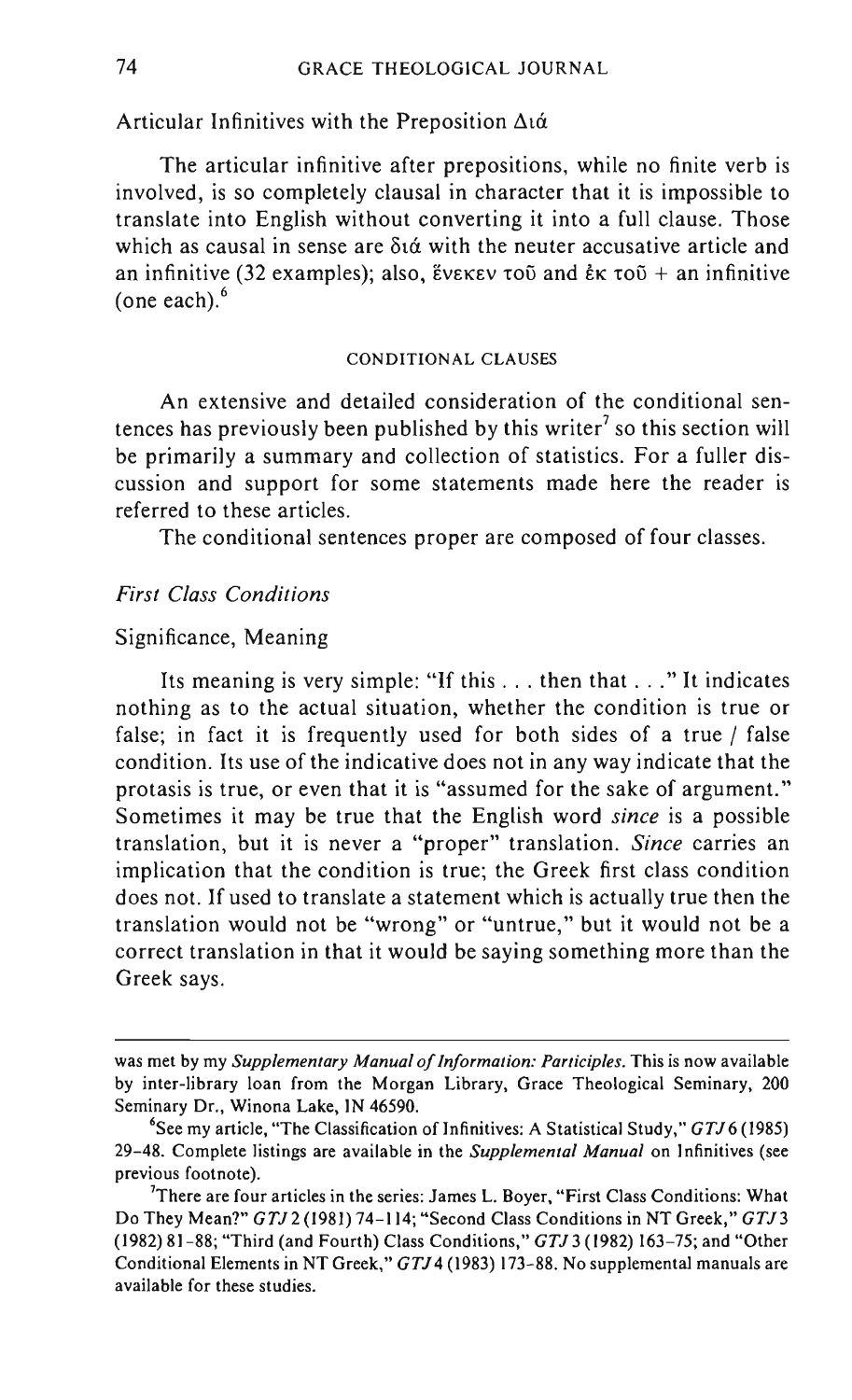#### Structure

First Class conditions use  $\epsilon i$  with an indicative verb in the protasis; the apodosis may be of any type.

**Statistics** 

|                         |     | *** Protasis |        | Apodosis ***              |                |
|-------------------------|-----|--------------|--------|---------------------------|----------------|
| Conjunctions Count Mood |     |              | Order  | Sentence Type             |                |
| εί                      | 302 | ALL          |        | $-$ Statement<br>S.       | 138            |
|                         |     |              |        | — Command<br>M            | 76             |
| εἴ γε                   | 5   | I            | Prot.  | $RQ$ — Rhetorical quest.  | 52             |
|                         |     | N            | before | $MR - Request$            | П              |
| εί μή                   | 1   | D            | Apod.  | $PR$ – Promise            | 11             |
|                         |     | Ī            |        | $AS$ — In subordinate cl. | 5              |
| εἰ μήτι                 | 1   | C            | >267   | $-\Omega$ ath<br>$\Omega$ | 5              |
|                         |     | A            |        | — Potential<br>P          | 5              |
| εἴ πως                  | 1   | T            |        | $TH$ — Threat             | 4              |
|                         |     | I            | Prot.  | $X - Exclamation$         | 3              |
| εἴπερ                   | 6   | V            | after  | $CH$ — Challenge          | 2              |
|                         |     | E            | Apod.  | $HS$ — Hortatory subj.    | $\overline{c}$ |
| εἴτε                    |     | S            |        | - Question<br>O.          | $\mathfrak{p}$ |
|                         |     |              | < 43   | $RC$ – Rel. Clause equiv. | $\mathfrak{2}$ |
|                         |     |              |        | $MN$ — Emphatic negative  | 1              |
| ἐάν                     | 2   |              |        | $MP -$ Prohibition        |                |
|                         |     |              |        | $( ) - ( No a podosis)$   |                |

It will be noted that all except the last are introduced by the conjunction  $\varepsilon$  or a combination of  $\varepsilon$  with another particle. Even  $\varepsilon$  av is, of course, a combination of  $\varepsilon i + \check{\alpha} v$ , an indefinite particle.

The mood in every instance is indicative, even with  $\epsilon \dot{\alpha}$ . The two instances where  $\frac{2}{3}$  has the indicative, Rom 11:14 and Rev 11:5, seem to be first class in sense, even though  $\frac{2}{3}$  cormally is used in third class conditions, sometimes there with the indicative.

The protasis precedes the apodosis in 267 out of 310 examples (86%). There are 13 instances where the apodosis is missing.

A great variety of sentence types form the apodosis of first class conditions.

### *Second Class Conditions*

#### Significance, Meaning

Probably the least controversial, its significance is clear: The protasis sets forth a condition which is not true or is thought to be not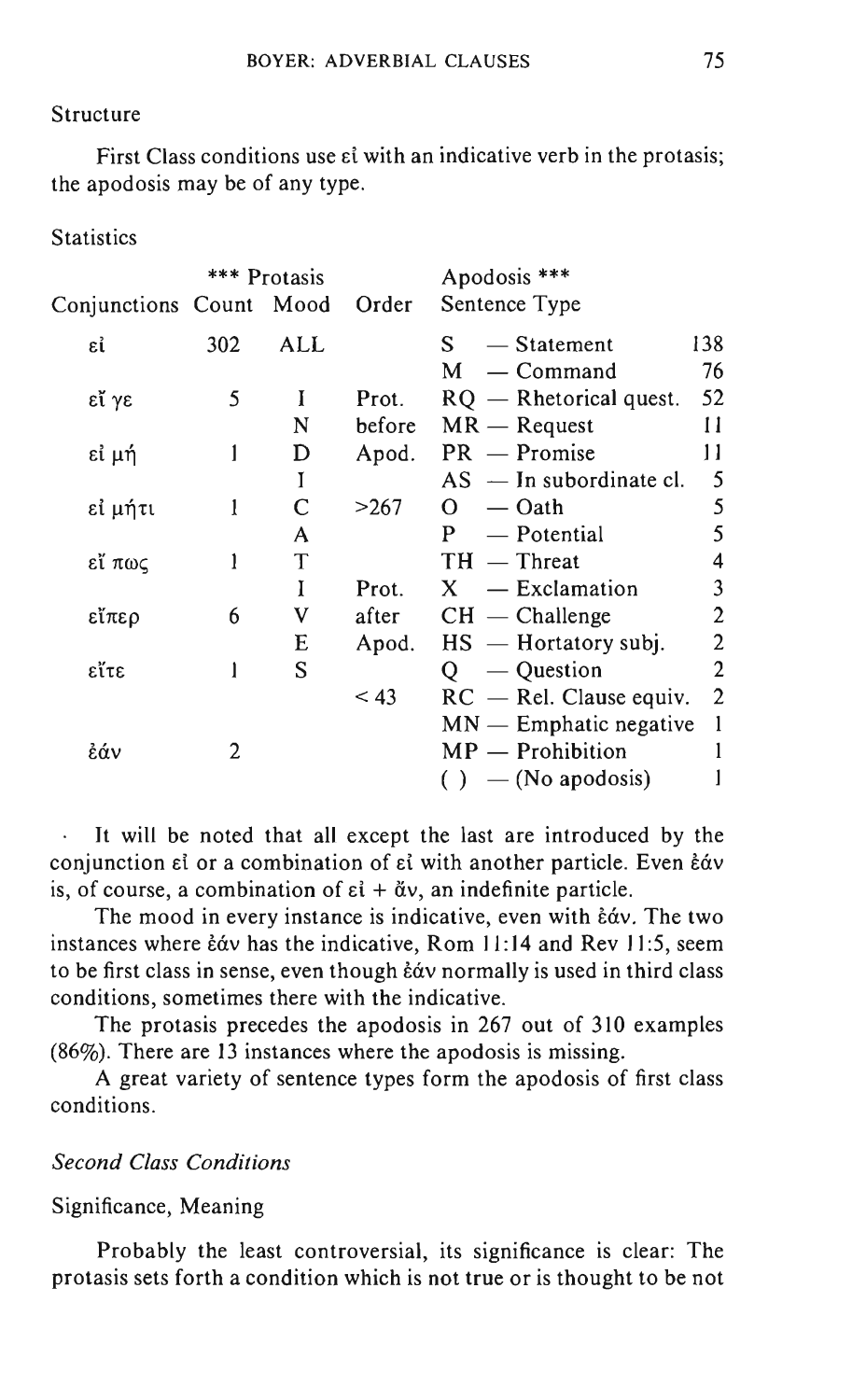true, and the apodosis states the potential consequence if it had been true. "If this were the case (which is not), then that would be...."

#### Structure

Second Class conditions use  $\varepsilon i$  with a secondary (past) tense of the indicative verb in the protasis; the apodosis characteristically is some potential construction such as a secondary tense indicative, usually but not always with  $\ddot{\alpha}v$ .

The conjunction used is always  $\varepsilon i$ , sometimes with the negative  $\mu \eta$ added (10 times); once it also has δέ, in εί δε μή.

Analysis of Verb Forms: Statistics<sup>8</sup>

| Protasis:  |    |              | Apodosis:  |    |
|------------|----|--------------|------------|----|
| Tense:     |    | Order        | Tense:     |    |
| Imperfect  | 21 | Prot. before | Imperfect  | 21 |
| Aorist     | 14 | > 42         | Aorist     | 18 |
| Pluperfect | 6  | Prot. after  | Pluperfect |    |
| $[\ldots]$ |    | $\leq$ = 6   | $[\ldots]$ |    |
| Total      | 48 |              |            |    |

The mood of the protasis is always indicative. The apodosis is always some potential construction, almost always a secondary tense of the indicative, usually with  $\tilde{\alpha}v$  (31 times).

### *Third Class Conditions*

### Significance, Meaning

This is properly labelled the Future Condition. It always deals with a future potential, uncertain (subjunctive) because it hasn't happened yet.<sup>9</sup> The subjunctive does not indicate the degree of uncertainty, only the fact of uncertainty by reason of futurity.

<sup>8</sup>Some symbols appearing in this and following charts are codes I have used for abbreviation and convenience:

- $[\dots] = \text{Verb}$  is not present; left to be supplied
	- $---$  = There is no apodosis present
		- $>$  = Protasis precedes the apodosis
		- $\leq$  = Protasis follows the apodosis

<sup>9</sup>This statement seems to ignore a large number of condition sentences which use tav with subjunctive, the so-called "present general conditions". I have already given extensive treatment of these elsewhere in my article on Third Class Conditions, *GTJ 3*  (1982) 172-75. The "general" or "whenever" idea always introduces potentiality or futurity, and to the Greek mind was expressed naturally by this construction.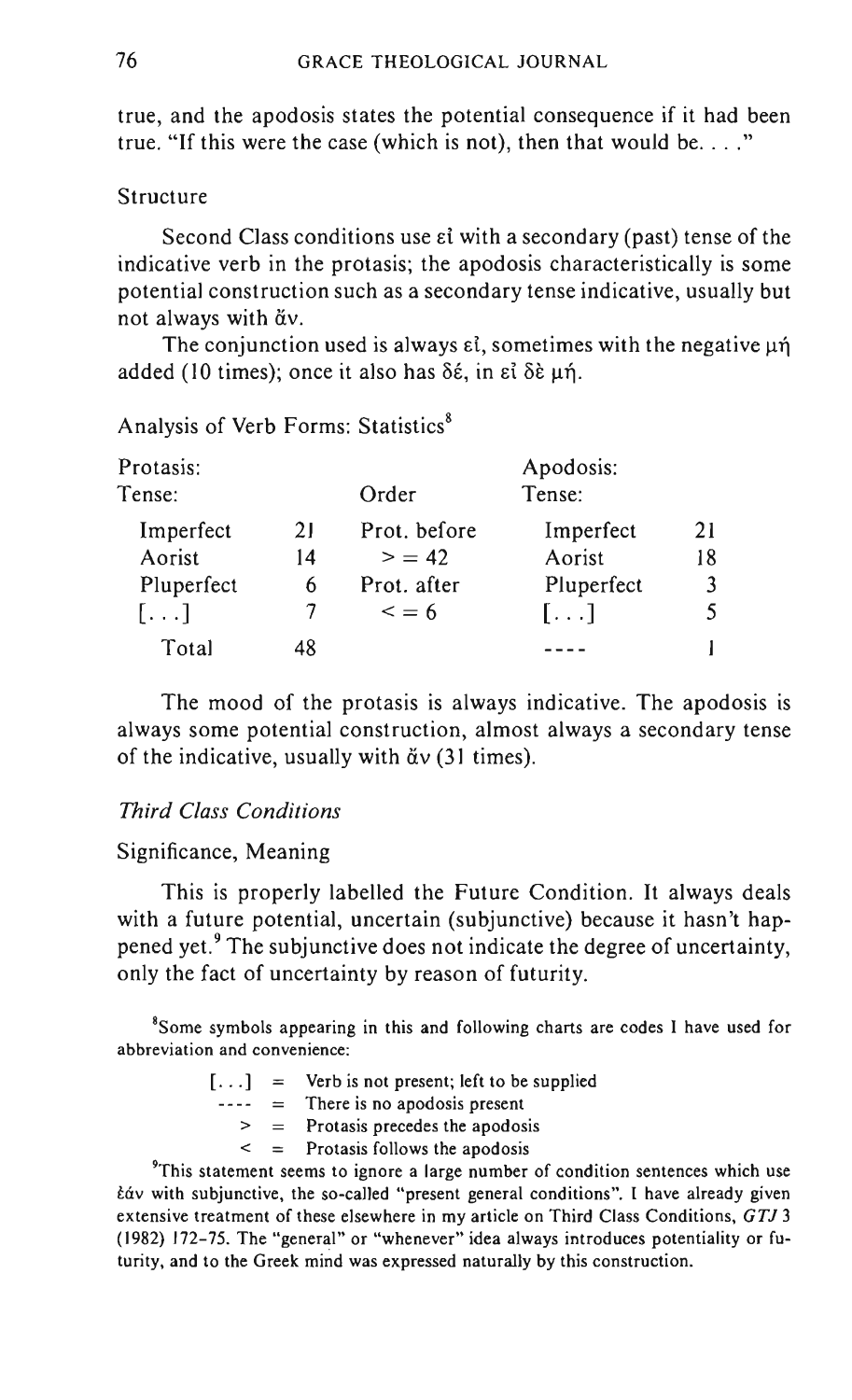#### Structure

Third Class conditions use  $\dot{\epsilon}$  av with a subjunctive verb in the protasis, the apodosis may be of any type, usually future in its timereference.

### Conjunctions Used

Almost always it is some form or combination of  $\dot{\epsilon}$   $\dot{\alpha}$  v; the simple  $\frac{\partial u}{\partial y}$  (213 times),  $\frac{\partial v}{\partial y}$  (a contracted form, 3) κάν (by crasis for και εάν, 14), έάνπερ 3; it has the negative added (εάν μή 52); total εάν, 286 times. El is used 5 times; simple el once,  $\epsilon\zeta$   $\pi\omega\zeta$  once,  $\epsilon\zeta\tau\epsilon$  (twice, in correlative clauses), and  $\epsilon$ <sub>K</sub> $\alpha$ <sub>c</sub>  $\epsilon$ *i*  $\mu$ n once.

Analysis of Verb Forms: Statistics

|  |  |  |  | Verb in the Protasis: |
|--|--|--|--|-----------------------|
|--|--|--|--|-----------------------|

| Tense:                |     | Mood:       |      |
|-----------------------|-----|-------------|------|
|                       |     |             |      |
| Present               | 105 | Indicative  | 2    |
| Future                | 2   | Subjunctive | 284  |
| Aorist                | 177 |             |      |
| Perfect               | 2   |             |      |
| $[\ldots]$            | 4   | $[\ldots]$  | 4    |
| Present (1?3)         | l*  | Indicative  | $1*$ |
| Perfect (1?3)         | 1*  | Indicative  | $1*$ |
| Verb in the Apodosis: |     |             |      |
| Tense:                |     | Mood:       |      |
| Present               | 129 | Indicative  | 218  |
| Future                | 97  | Subjunctive | 21   |
| Aorist                | 42  | Optative    | 1    |
| Perfect               | 7   | Imperative  | 33   |
|                       |     | Infinitive  | 2    |
| $[\ldots]$            | 12  | $[\ldots]$  | 12   |
|                       | 3   |             | 3    |
| Present (1?3)         | 1*  | Indicative  | l*   |
| Perfect (1?3)         | 1*  | Indicative  | 1*   |

[Explanation:  $* =$  Double or doubtful entry; also counted elsewhere

Order of Clauses:

|  | $\mathcal{P} =$ Protasis precedes Apodosis | 241 |
|--|--------------------------------------------|-----|
|  | $\leq$ = Protasis follows Apodosis         | 48. |
|  | $-$ = No apodosis                          |     |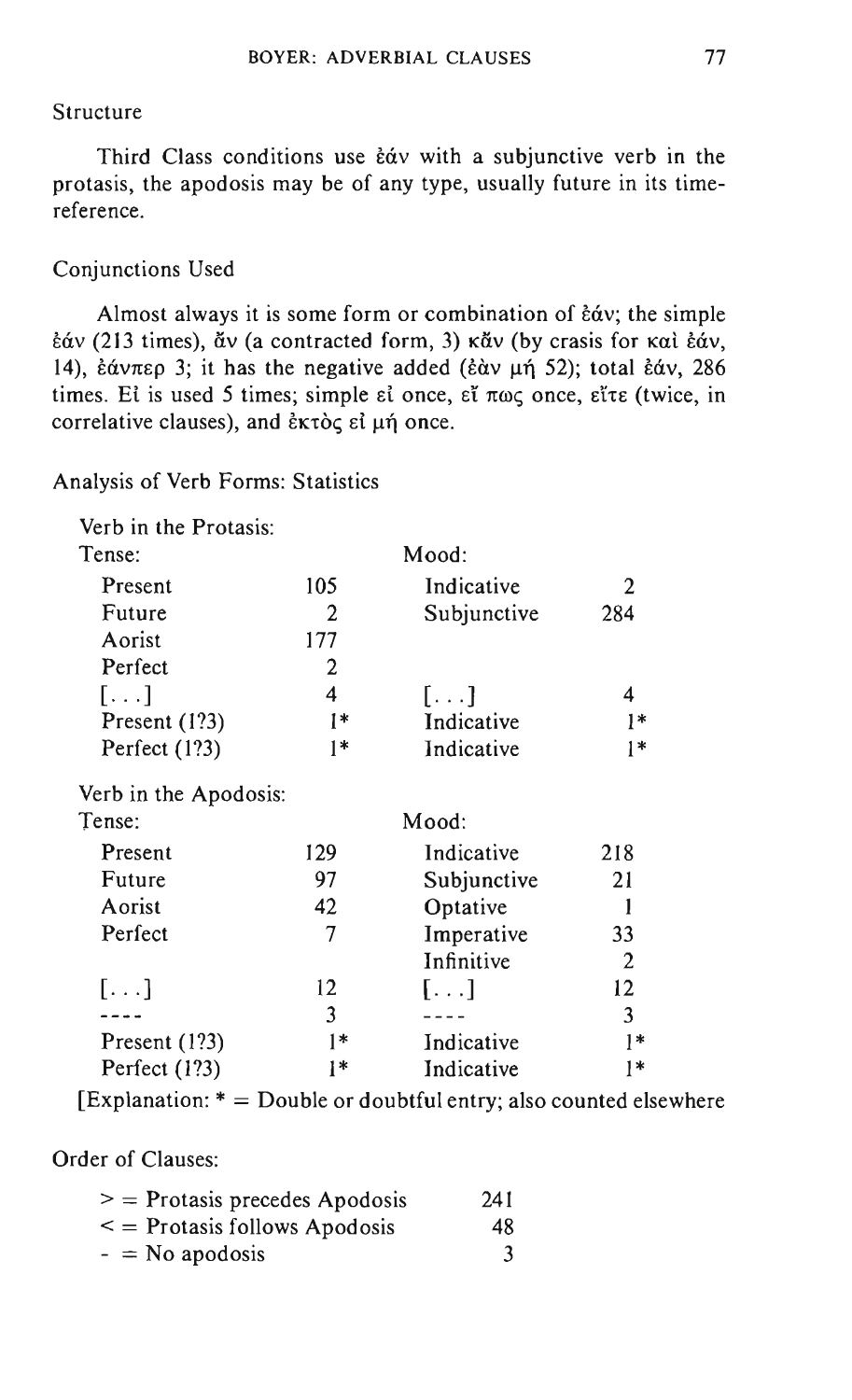| > AS   | 8              | Within a subordinate clause |
|--------|----------------|-----------------------------|
| > M    | 42             | Command                     |
| > MN   | 11             | <b>Emphatic Negation</b>    |
| >MP    | $\overline{2}$ | Prohibition                 |
| > MR   |                | Request                     |
| > P    | 3              | Potential                   |
| $>$ PR | 22             | Promise                     |
| $>$ RQ | 32             | Rhetorical question         |
| $>$ S  | 158            | Statement                   |
| > TH   | 11             | Threat                      |
|        |                |                             |

Sentence type of Apodosis:

#### *Fourth Class Conditions*

Fourth Class conditions use Ei with an optative verb in the protasis and supposedly (from the ancient pattern)  $\ddot{\alpha}$  with an optative verb in the apodosis. But there are no complete examples in the NT, only a few (9) protases. It has the same significance as the Third Class, only stated a bit less dramatically.

#### Conjunctions Used

The conjunction is always  $\epsilon i$ , once with the indefinite particle  $\pi\omega\zeta$ added.

#### Verb Forms in the Protasis

The protasis in all 9 instances is regular, with an optative verb, six are present tense, 3 are aorist.

#### Verb Forms in the Apodosis

In every instance the apodosis is either incomplete, irregular, or missing. In four the apodosis is an infinitive in the predicate of the main clause (Acts 17:27, 20:16, 27:12, 39). In two the protasis is in effect a single word, a parenthetic expression adverbially attached to the verb of the main sentence (1 Cor 14:10, 15:37:  $\epsilon i$  τύχοι, "if it should turn out so"; translated in NSAB by "perhaps"). In only three instances is there an actual apodosis present. Two of these leave the verb unexpressed so it is not possible to tell mood and tense (1 Pet 3: 14, 17). Conceivably an optative ( $\varepsilon\tilde{\eta}$ τε v 14,  $\varepsilon\tilde{\eta}$  v 17) might be supplied in conformity with the normal fourth class pattern, but the sense is not right for that. Probably it is better to supply the indicative, as this makes good sense. The third does have a complete apodosis (Acts 24: 19). The verb is imperfect indicative, not the optative expected in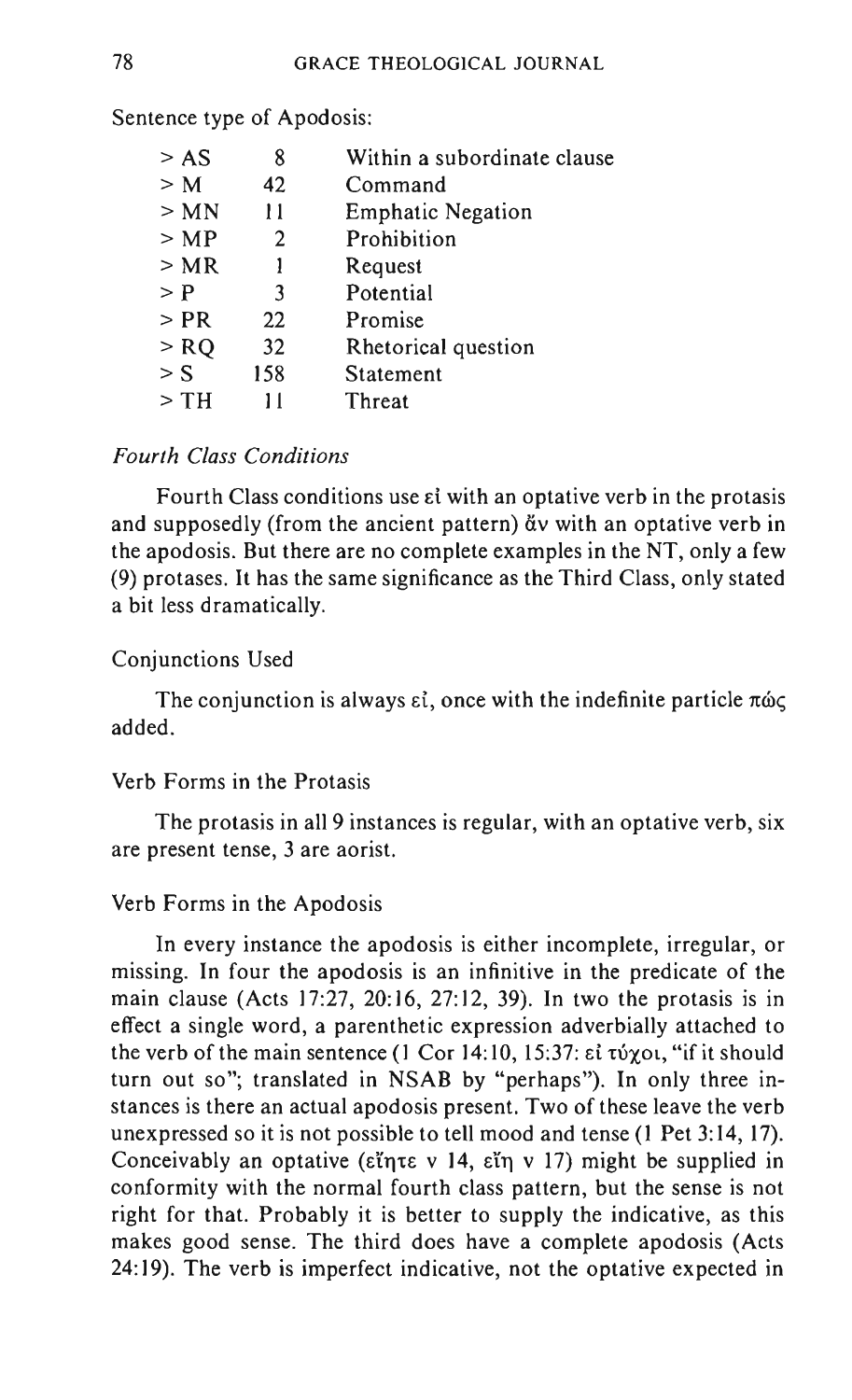fourth class conditions, but possibly it may be taken as a potential indicative equivalent to an optative. The absence of  $\check{a}v$  is not a problem.

### Clause Order

In the seven examples where an apodosis can be identified it stands after the protasis twice, before it five times.

#### EXCEPTIVE CLAUSES

Exceptive clauses are a form of conditional clause. They use the conditional conjunctions, particularly the combination  $\epsilon\tilde{\iota}$  un, and involve a special kind of conditional situation. They are treated separately here because they represent a sizable group in themselves and have several distinctive features.

The name reflects the fact that these clauses usually are translated into English by the word "except." They point to a general situation which is not true (the apodosis) except for ( $\varepsilon \in \mu \eta = \pi$  if not") some specific case (the protasis). Usually the exception is a part of the general, but the parallelism is not always precise.

The conjunction used is  $\varepsilon\hat{i}$   $\mu\hat{n}$ , so in form they are first or second class conditions. Et  $\mu$ n is not always exceptive; in 10 instances it is simply a negative second class condition. There are two of the first class passages which are extremely elliptical and the construction is unsure.<sup>10</sup>

Is  $\frac{\partial u}{\partial x}$  are exceptive? There are 43 third class conditions which use  $\frac{\partial u}{\partial x}$  und  $\frac{\partial u}{\partial y}$  one of these shows the structural pattern of exceptive clauses.  $\frac{1}{1}$  All the rest are simply negative third class conditions.

### *Structural Classification*

In Greek, these clauses may be grouped into four classes on the basis of their structure.

# Adverbial

I have used this term to describe the first group because the conditional phrase used becomes in effect an adverbial introduction to the "apodosis" or main clause of the sentence. Example: Matt 6:1  $\epsilon$ i  $\delta\epsilon$  $\mu$ ή γε, μισθὸν οὐκ ἔχετε παρὰ τῷ πατρὶ ὑμῶν τῷ ἐν τοῖς οὐρανοῖς "otherwise you have no reward with your Father who is in heaven." There is an extreme ellipsis involved. Starting with  $\epsilon \tilde{l}$  µ $\eta$  *if not*, the

<sup>10</sup> 1 Cor 7:17, 2 Cor 13:5.  $<sup>11</sup>$ Mark 4:22.</sup>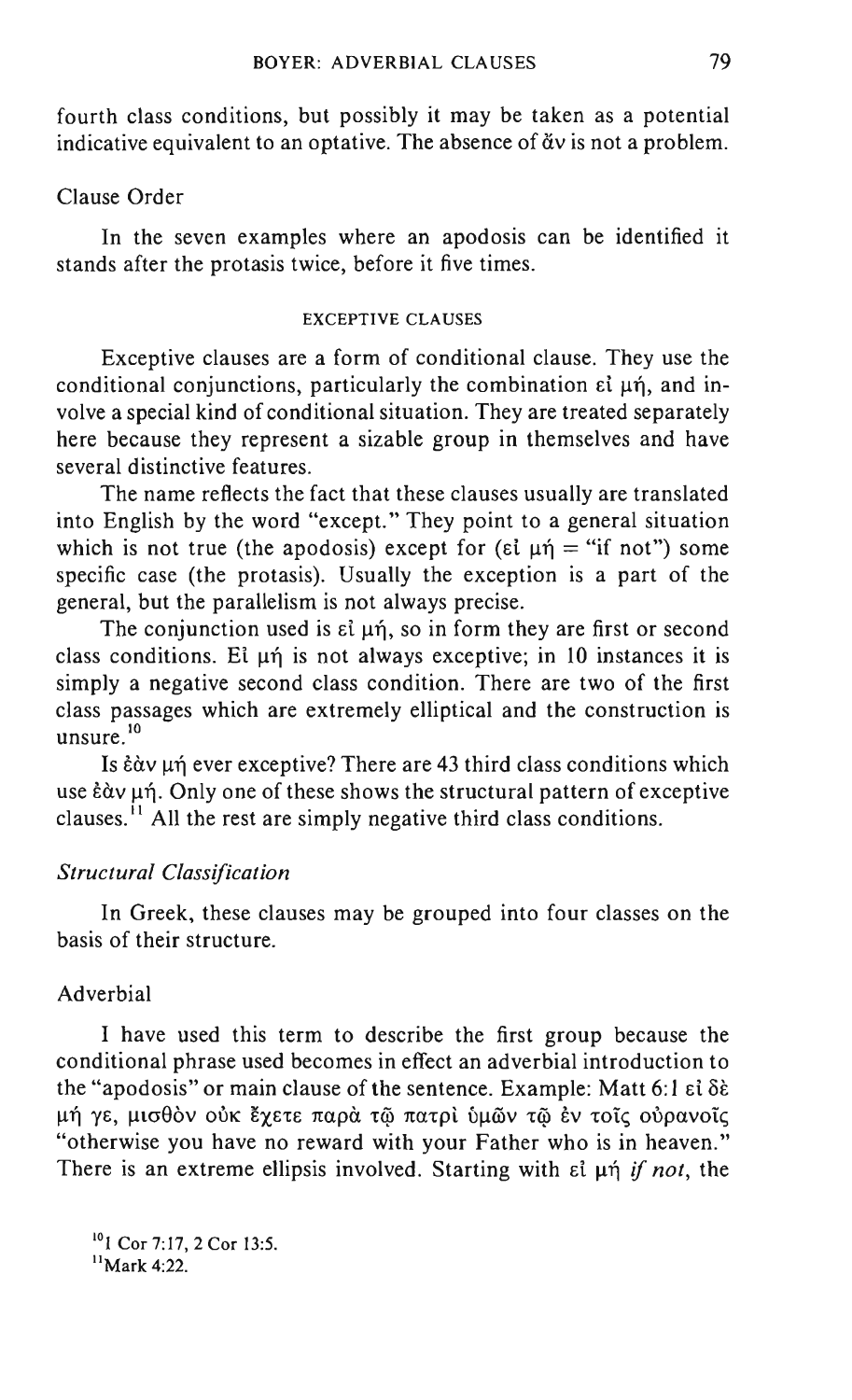sense expanded may be "if the situation is not the one stated in the context, then this is the result," or simply, "otherwise." I have listed 14 examples in this class.<sup>12</sup>

The conditional phrases involved in this construction are  $\epsilon$   $\delta \epsilon$  und γε, (8 times), εί δέμή (3), and είμήτι (1). There is never a verb in the protasis; in fact, there is no protasis at all except this phrase. The rest of the sentence is the apodosis.

# "No One ... Except"

The second group, 31 examples, shows a regular pattern. The conditional conjunction is  $\varepsilon\hat{i}$   $\mu\hat{n}$ . The apodosis always stands before the protasis. It uses the word  $\omega\delta\varepsilon\zeta$  or  $\mu\eta\delta\varepsilon\zeta$  and makes a statement about "no one" or "nothing." Then in the following protasis it states the exception to that blanket statement. Example: Phil  $4:15$   $o\delta\delta\epsilon\mu\alpha$ μοι έκκλησία έκοινώνησιν είς λόγον δόσεως και λήμψεως εί μη  $\psi$ μεῖς μόνοι. "no church shared with me in the matter of giving and receiving but you alone." The protasis is  $\epsilon i$   $\mu \dot{\eta}$   $\dot{\nu}$  let  $\dot{\epsilon}$  let  $\dot{\theta}$  let  $\dot{\theta}$  is always omitted, left to be supplied mentally: "if you [did] not."

### "Not ... Except"

The third group, 33 examples, shows almost the same pattern, except that the negative in the apodosis is a simple negation of the verb rather than a negative pronoun. The negative particle od in one of its forms is usually used, once it is  $\partial \delta \xi$ . Mn is used 4 times, once in  $\partial \psi$  un. Again the protasis uses  $\varepsilon i \mu \eta$ , it always follows the apodosis and there is no verb stated in the protasis. Example: John 19:15 Ouk  $\zeta$  ouev βασιλέα εί μή Καίσαρα. "We have no king but Caesar," or more precisely, "We do not have a king if [we do] not [have] Caesar."

### "Who ... Except?"

The fourth group, 10 examples, follows the same pattern except that the apodosis is stated as a rhetorical question: "Who fits this situation except ...?" Example: Luke 5:21 Tic δύναται άμαρτίας άφεΐναι εί μή μόνος ό θεός; "Who can forgive sins, but God alone?" Note again that  $\varepsilon \tilde{\iota}$  un is the conjunction, the protasis follows the apodosis, the verb is omitted in the protasis, and the negative is implied by the rhetorical question.

<sup>&</sup>lt;sup>12</sup>This and all other listings referred to in this paper are available through a *Supplemental Manual of Information: Adverbial Clauses,* by inter-library loan from Morgan Library, Grace Theological Seminary, 200 Seminary Dr., Winona Lake, IN 46590.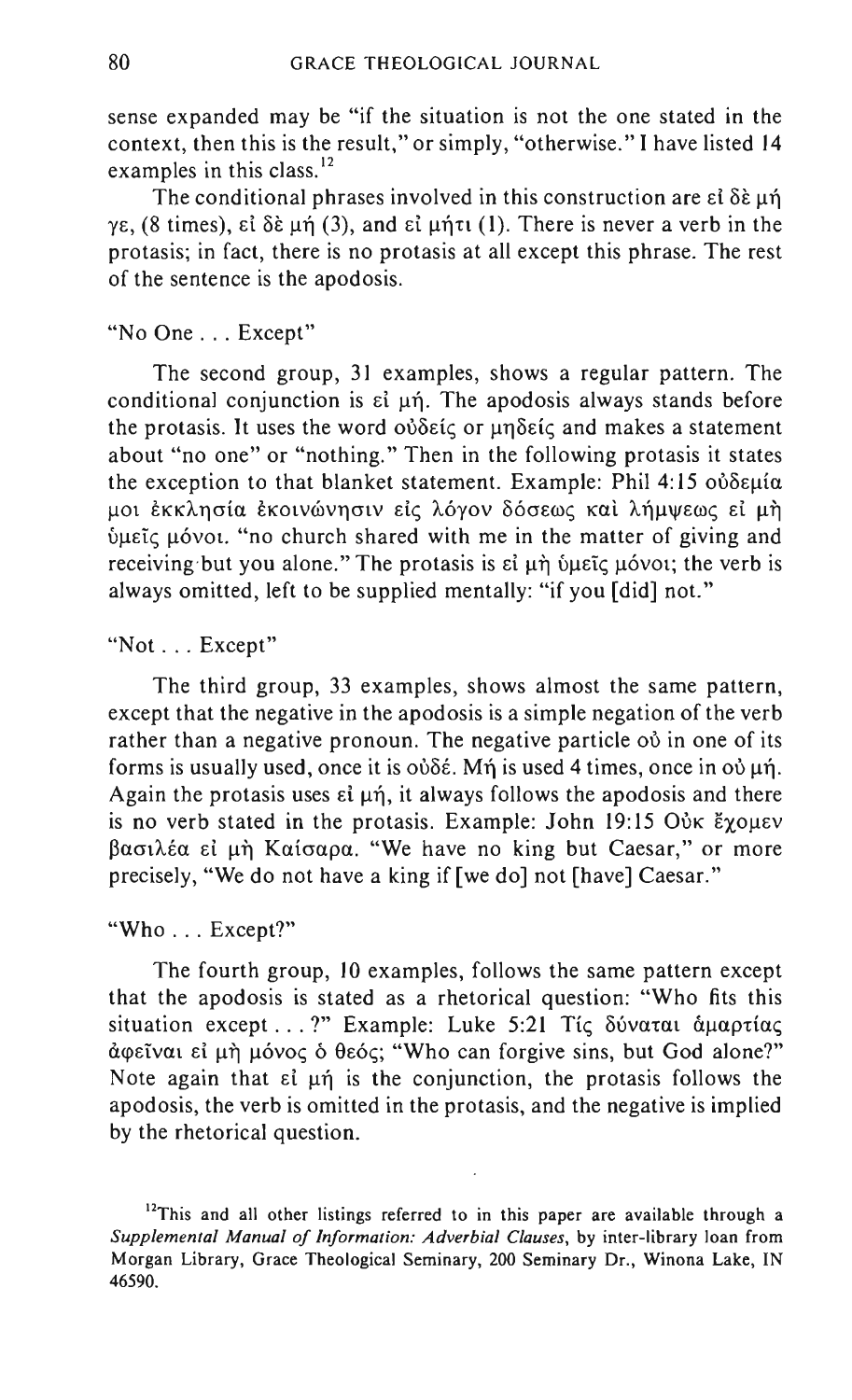#### CONCESSIVE CLAUSES

### *A Class of Conditional Sentences*

There are two groups of concessive clauses. Some (31) are a special group of conditional clauses. They are to be distinguished from other conditional sentences by their use of the conjunction Kai in combination with the conditional conjunctions  $\epsilon i$  and  $\dot{\epsilon}\dot{\alpha}v$ , and by their distinctive meaning.

Usually translated "though," "although," "even if," these clauses state a conclusion which is affirmed in spite of the condition stated: "even if this is the case, the result follows". Sometimes the condition is considered as an extreme, unlikely case; an objection in spite of which the conclusion is affirmed. Sometimes the condition is treated as a matter of little consequence (like our English "So what?").<sup>13</sup> These clauses may be First Class (20 examples), Third Class (10), even one Fourth Class.

Structurally the only signal that a clause is concessive is the use of καί in association with the εί or έάν. But it is not a clear signal. *Kai* occurs frequently in conditional clauses when it is not concessive (104 out of 746, 14%). Here is a summary of my conclusions after tabulating the information.

(1) Ei Kai is clearly concessive (18 times). There are a very few exceptions  $(4)$ ,<sup>14</sup> but they each involve another particle along with the καί (εί δέ καί 3 times, εί γε καί once).

(2) Kai ei is rarely concessive  $(3 \text{ times}^{15} \text{ out of } 22)$ ; it is usually simply "and if."

(3) Kai with  $\frac{2}{3}$  whether it stands before or after, does not signal concession. Out of 45 examples only three<sup>16</sup> are concessive. With  $\kappa \check{a}v$ (=  $\kappa \alpha i \, \dot{\epsilon} \dot{\alpha} v$ ) 5<sup>17</sup> of the 14 occurrences are concessive.

(4) Sometimes the sense is concessive when the form does not signal it. $18$ 

 $13$ These two concepts are not mutually exclusive. It is the judgment of this writer that A. T. Robertson's strong distinction between the two, particularly his association of it with the position of Kat before and after the conjunction, breaks down when the actual examples are studied. See his *A Historical Grammar of New Testament Greek in the Light of Historical Research* (Nashville: Broadman, 1934) 1026.

<sup>14</sup>For full lists, see footnote 12 above. The exceptions are Ei  $\delta \hat{\epsilon}$  kat Luke 11:18, 1 Cor 4:7, Gal 3:4; εί γε καί 2 Cor 5:3.

<sup>15</sup> 1 Cor 8:5, Heb 11:5, 1 Pet 3:1.

<sup>16</sup>With  $\frac{2}{3}$  kat: 1 Cor 7:11, 28; with kal  $\frac{2}{3}$  (Gal 1:8.

17Matt 26:35, Mark 16:18, John 8:14, 10:38, 11:25.

<sup>18</sup>A very interesting situation occurs in the parallel accounts of Peter's dual remonstrance to Jesus' announcement of his denial (Matt 26:33, 35 and Mark 14:29, 31. All four statements are clearly concessive in sense. In both accounts the first statement uses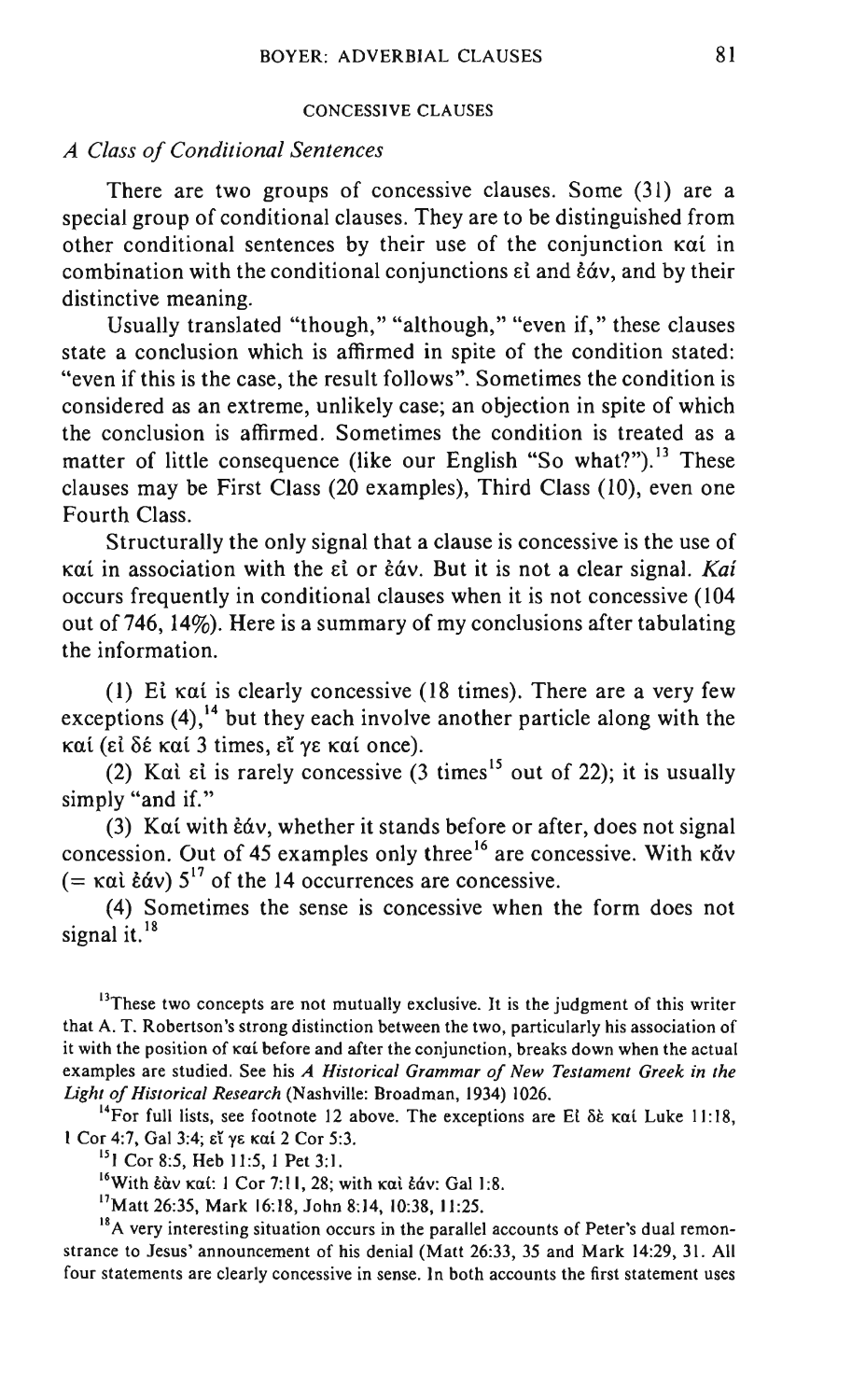### *Conjunctive Concessive Clauses*

The second group of concessive clauses<sup>19</sup> are introduced by concessive subordinate conjunctions,  $\kappa \alpha \text{if} \kappa \rho$  (5),  $\kappa \alpha \text{if} \text{or}$  (2), and  $\kappa \alpha \text{if} \text{or} \gamma \varepsilon$ (1); translated in NASB by "although," "though," "and yet." They are not conditional, and are included in this place because they are equivalent in sense to those which use the conditional conjunctions. As a possible link between the two, note that they both to some extent involve the use of  $k\alpha i$ ; in these the kai is compounded with other particles.

The verb in these clauses is indicative (3 times), a participle (4), and once it is elliptical. Half of them are found in the book of Hebrews.

#### COMPARATIVE CLAUSES

#### *Meaning*

Comparative clauses are quite common in the Greek NT, 331 examples. They augment the statement by comparing it to something which presumably is understood. Often they come in pairs, as in English "as ... so...." the comparative clause is introduced by a comparative conjunction, the one to which it is compared may open with a correlative adverb.

These clauses either *describe* or *emphasize*<sup>20</sup> the thought expressed in the principal clause. Following this lead I have attempted to assign each comparative clause to one of these categories. The result was: descriptive, 253 or 76%, emphatic, 78 or 24%. But there were many where the choice was arbitrary.

I have attempted another approach to classification which I believe is more helpful in understanding the possible significances of these clauses. It is based on an attempt to discern what was the *point* or *reason* for the particular comparison chosen; the primary element of that comparison which the writer wanted to call to attention. For example, in Matt 6:2, "When therefore you give alms, do not sound a trumpet before you, as the hypocrites do in the synagogue and in the streets, that they may be honored by men," it does not appear that Jesus was warning against the *manner,* or the *place,* in which they blew their trumpets, but in the fact that they did so at all.

 $\epsilon$ i and the second  $\dot{\epsilon}$ av. But in Matthew's account  $\kappa \alpha$ i is added to the first statement and not to the second. In Mark's account the reverse is true, Kat is used with the second and not with the first. In both instances the presence or absence of  $\kappa \alpha i$  makes no difference in the concessive nature of the statement.

<sup>&</sup>lt;sup>19</sup>There are eight; John 4:2, Acts 14:17, Phil 3:4, Heb 4:3, 5:8, 7:5, 12:7, 2 Pet 1:12.

<sup>&</sup>lt;sup>20</sup>H. Dana and J. Mantey, *A Manual Grammar of the Greek New Testament* (New York: MacMillan, 1948) 275.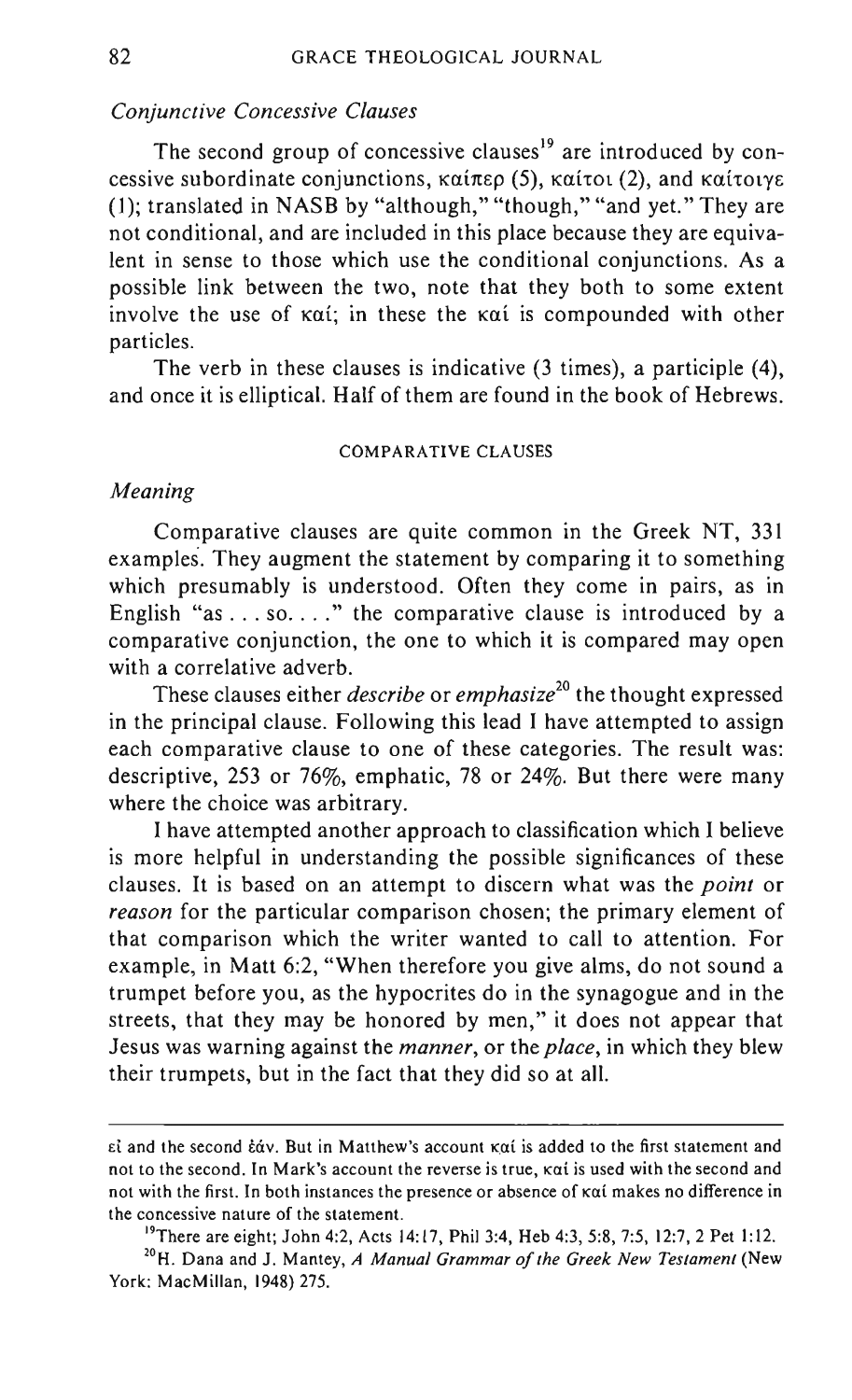In studying the comparative clauses from this point of view, I have chosen five categories into which these "main point concepts" seem to fit. The first is the one just illustrated; the action or fact or situation itself. The comparison points to a similar or parallel situation "in accord with which" the other is to be seen; a frequent example is the comparative clause which says, " ... as the Scripture says ... " This is by far the type found most frequently, 199 out of 331, or 60%.

The others are more specific in their thrust and more easily described. The second is a comparison in the *manner* of doing something (75 examples); the third, a comparison in *quality or character* (37); the fourth, a comparison in *degree* (17); and fifth, a "parable-type" comparison, amounting in effect to a short parable (only 3 such).<sup>2</sup>

#### *Structure*

### Conjunctions Used

The most frequently occurring subordinating comparative conjunction is  $\kappa \alpha \theta \omega \zeta$  (175 times, plus one compounded with the particle  $\pi$ ερ, καθώσπερ. It is translated by the NASB as "just as" (91), "as" (64), "even as" (14) and by a few other phrases.

The word  $\omega$  appears in the NT much more frequently than  $\kappa\alpha\theta\omega\zeta$ , but often in relations other than the one we are presently considering. As a comparative conjunction it occurs 108 times, plus 29 times compounded with the particle  $\pi \epsilon \rho$ ,  $\omega \pi \epsilon \rho$ . To translate it the NASB uses "as" (93), "just as" (16), "even as" (6), "like" or "just like" (10) and several other phrases.

Ka $\theta$ á occurs in this construction 11 times, plus once as  $\kappa \alpha \theta$ á $\pi \epsilon \rho$ . It is from  $\kappa \alpha \theta$ '  $\alpha$ , the neuter plural accusative of the relative pronoun öς ("according to which things," or "after the pattern of these things").

Ka $\theta$ 6 is found 4 times. It is from  $\kappa \alpha \theta$ <sup>2</sup>  $\delta$ , the neuter singular accusative of the relative, with meaning similar to  $\kappa \alpha \theta \dot{\alpha}$ . Once it is used along with the indefinite particle  $\dot{\epsilon}\dot{\alpha}v$ .

Kαθότι (from καθ' ὅ τι, neuter of the indefinite relative) occurs twice as a comparative conjunction, both times with the indefinite particle  $\ddot{\alpha}v$ .

#### Correlative adverbs used

In 66 instances (20%) the comparative clause is countered in the main clause by the use of a correlative adverb (cf. English "as ... so ... "). They occur in many combinations and in either sequence. The list of correlatives, with counts and clause order noted, is as follows: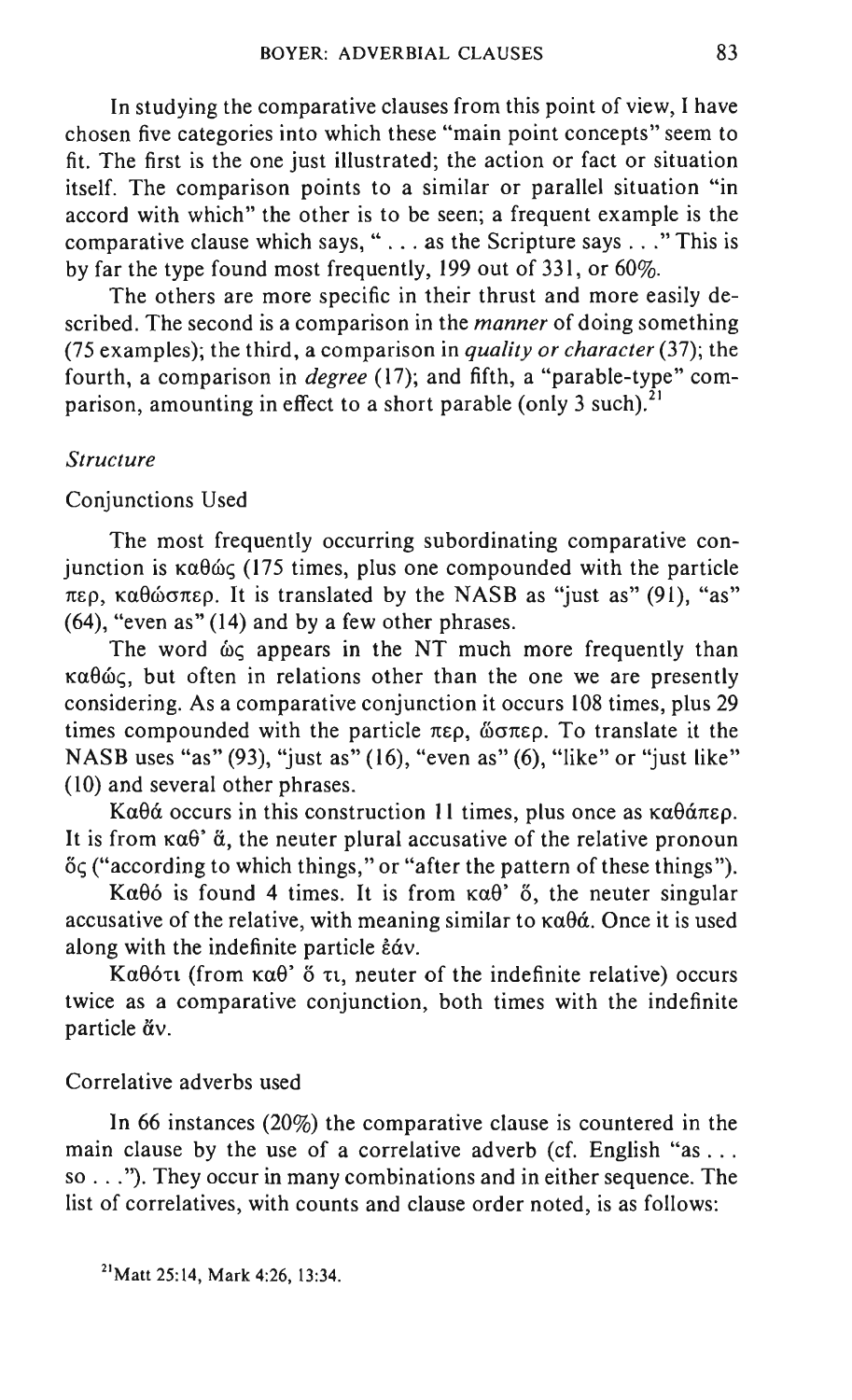|           | Before the Comparative | After |
|-----------|------------------------|-------|
| ούτως     |                        | 31    |
| καὶ οὕτως |                        |       |
| καί       |                        | 12    |
| οΰτω      |                        |       |
| δμοίως    |                        |       |

It should be noted that  $k\alpha i$  occurs many more times than appears in this list, and is used not only with the correlative but also with the comparative. However, it usually is simply the adverbial  $\kappa \alpha i$ . Only when it appears to be a part of a pair has it been tabulated as correlative.

#### Mood of the Verb in Comparative Clauses

The mood is almost always indicative. There are four exceptions. Three are subjunctives; in each the sense is indefinite, the indefinite particle  $\dot{\epsilon}\dot{\alpha}v$  is present in one. The other (Heb 7:9) is an infinitive, and the whole expression is an old classical idiom, "ως έπος είπεῖν, *to put it in a word or if one may say so, used to soften a statement.*"<sup>22</sup>

### Clause Order

The comparative clause usually follows the main clause (241, or 73% of the time). It precedes the main clause (76, or 23%). The other 14 are instances where there is no main clause expressed.

### *Other Comparative Constructions*

Our present study is limited to clauses, so such structures as the use of comparative particles with single words and phrases are excluded. But it is not always easy to decide whether a particular expression is a clause or not. If a verb is present, that decides it as a clause; but if there is no verb it may be questionable. For example, Acts 8:32,  $\Omega$ ς πρόβατον έπὶ σφαγὴν ἤχθη, καὶ ὡς ἀμνὸς ἐναντίον τοῦ κείραντος aύτον άφωνος, ούτως ούκ άνοίγει το στόμα αύτου. "He was led as a sheep to slaughter; and as a lamb before its shearer is silent, so He does not open His mouth." The first  $\dot{\omega}$  stands with the noun  $\pi \rho \dot{\omega} \beta \alpha \tau \dot{\omega}$ , there is no need to supply a verb, and the  $\omega<sub>c</sub>$  is probably a comparative particle; there is no comparative clause. But the second  $\omega_{\zeta}$ , while there is no actual verb present, clearly introduces a statement and needs a verb to be supplied; it is a comparative clause. Another example may

<sup>22</sup>W. W. Goodwin, *Greek Grammar,* rev. C. B. Gulick (Boston: Ginn, 1930) 323.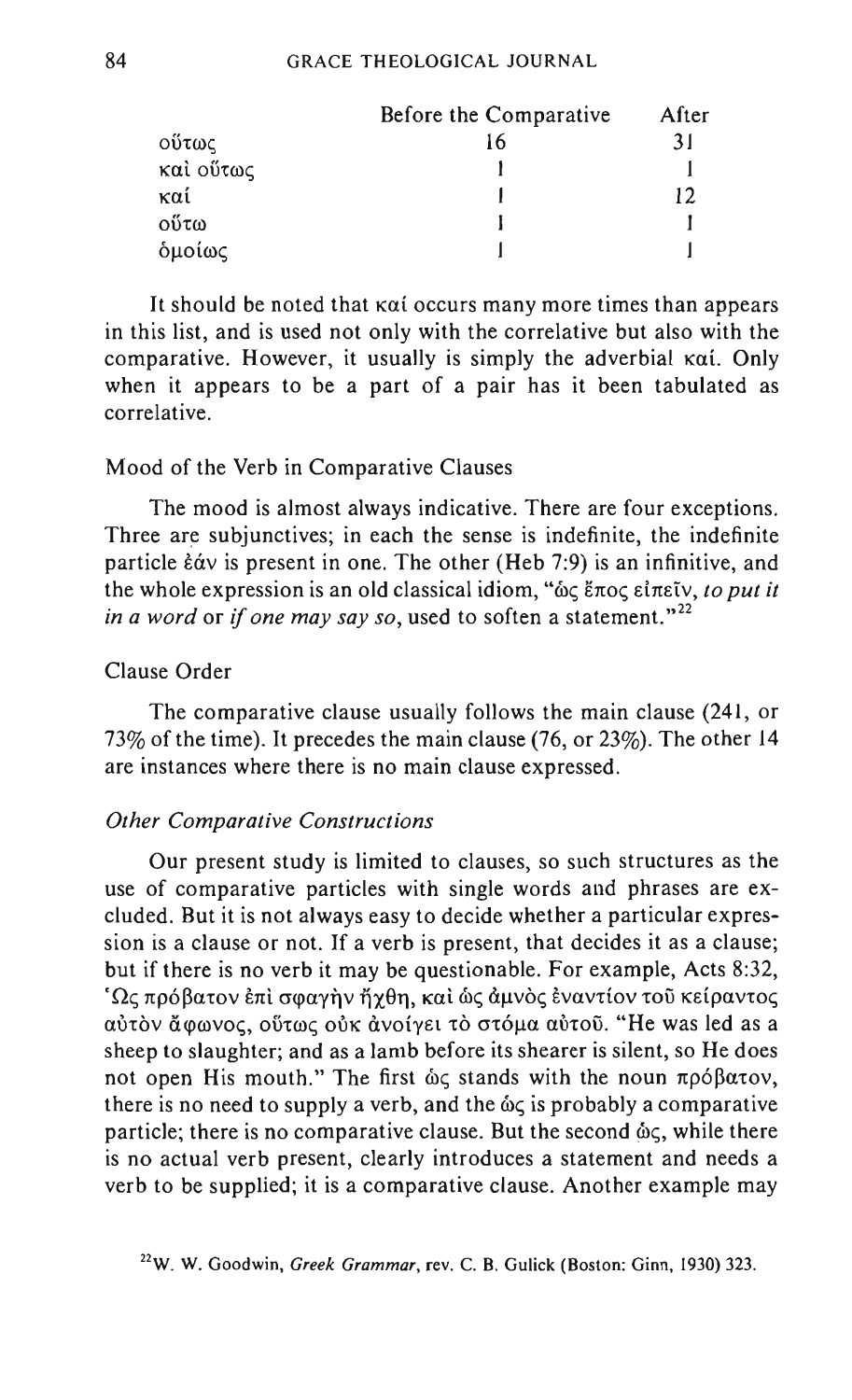not be so easy to decide. Matt 6:5 ούκ έσεσθε ως οι υποκριταί. "You are not to be as the hypocrites;" Is  $\&\text{o}$  a particle? or is it a conjunction introducing a clause, "as the hypocrites (are)"? Perhaps the question is as insignificant in Greek as it is in English.

A group of relative clauses functioning adverbially and expressing degree or measure need also to be listed here, since they involve a comparative sense. They are introduced by the relative oooc (sometimes correlative with  $\tau$ o $\sigma$ <sup>0 $\tau$ </sup>oc), they all use a verb in the indicative mood. There are  $10$  examples.<sup>23</sup>

#### FINAL CLAUSES (PURPOSE AND RESULT)

#### *Meaning*

Final clauses, sometimes called telic (Gr.  $\tau \in \lambda$ oc, end), point to the "end" of the sentence action, the direction toward which the action is directed. They involve the two closely related concepts of purpose and result. Purpose is intended result; result is accomplished purpose. Unfortunately for NT exegetes neither NT Greek nor modern English is careful to distinguish between them. In the vast majority of cases there is no clue in the Greek text to differentiate between them. Usually the sense of the context will decide rather clearly; when that is inconclusive or controversial it will be so noted. There are some grammatical structures which identify some result clauses, they will be indicated.

In this study 597 clauses have been identified as final; 521 are classified as purpose clauses, 65 as result clauses, and 11 have been listed as doubtful.

#### *Conjunctions Used*

### "Iνα (398), ΐνα μή (81), ΐνα μήποτε (1)

More than 8 out of 10 times (80.2%) the final conjunction is tva or  $να μη$ . It is used in clauses classified as purpose (460), as result (10), and as doubtful (9). Its normal construction uses the subjunctive mood (464), but it occurs also with the indicative (II times, 9 future and 2 present). In 4 cases the verb is omitted, hence the mood is not discernible. It is translated as "that" (206), "in order that" (66), "so that" (64), and by an infinitive (65). With the negative particle  $\mu \eta$  or  $\mu\eta\pi$ ote it is translated "in order that ... not" (10), "that ... not" (26), "so that  $\dots$  not" (15), or by "lest" (18).

<sup>&</sup>lt;sup>23</sup>See my article on "Relative Clauses," 240.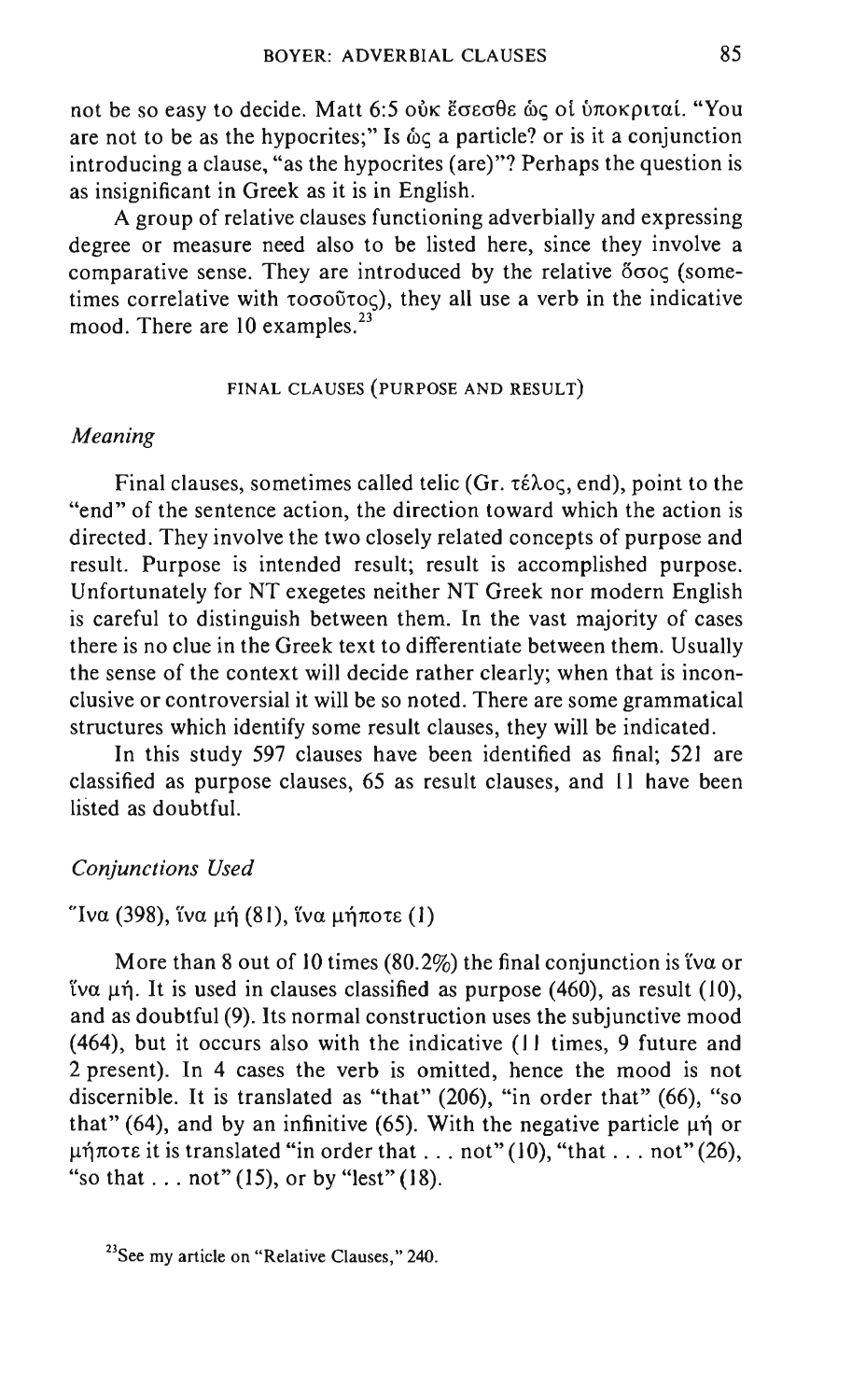# $"Oπως (38)$

This conjunction is very similar to tva in usage and meaning, but much less common. It is used almost totally in clearly purpose clauses, only twice in doubtful passages. It always has the subjunctive mood,  $ex$ cept once the verb is omitted. The same translations are used for  $\delta \pi \omega \zeta$ as listed above for tva, even approximately in the same proportion.

### Mή (8), μήποτε (15)

The use of the negative particle  $\mu\eta$  as a conjunction equivalent to  $\alpha$   $\mu$ n in negative purpose clauses is rare (8 examples), only slightly more frequent when strengthened to  $\mu\eta\pi$ ore (15 examples). They all show the subjunctive mood, and the translations are simply the translations given for tva  $\mu$ n above. Neither of these occur in clauses that have been classified as result clauses.

#### $\sigma$ τε (53)

This conjunction is the only one that is specifically associated with result clauses. In classical Greek it was "used with the infinitive and with the indicative to express result. With the infinitive (the negative being  $\mu$ n), the result is stated as one which the action of the verb *tends* to produce; with the indicative (the negative is où), as one which that action actually *does* produce."<sup>24</sup> Both constructions are found in the NT, although the difference between them is no longer strictly observed. <sup>25</sup>

There are 53 clauses introduced by ὥστε in the NT. All but two have an infinitive verb. The two exceptions have an indicative verb. They are most frequently translated by "so that" or "so as to" plus an infinitive.

#### $^{\prime}$   $\Omega$ <sub>C</sub> $(4)$

 $\Omega \zeta$  is a word with many and varied uses in the NT; its use in final clauses is rare. Twice with an infinitive it is a purpose clause, twice with the indicative it is a result clause.

24Goodwin and Gulick, *Grammar, 308.* 

<sup>25</sup>The difference should not be construed as a complete change of the sense, but rather as a weakening of the distinction between them. A result actually produced would also be one *tending* to be produced, so **"ore with infinitive would be possible in every** case. In the NT the use of  $\delta \sigma \tau \epsilon$  with the indicative has almost disappeared, and the sense of actual results is taken over by the infinitive construction, which it could properly do. But ώστε with infinitive still can express the result which tends to follow. It is not correct to insist that result clauses are always actually realized. This insight can help in the understanding of such passages as Mark 4:37, Luke 5:7, Acts 19:10, 12, Rom 7:6, 1 Cor 13:2.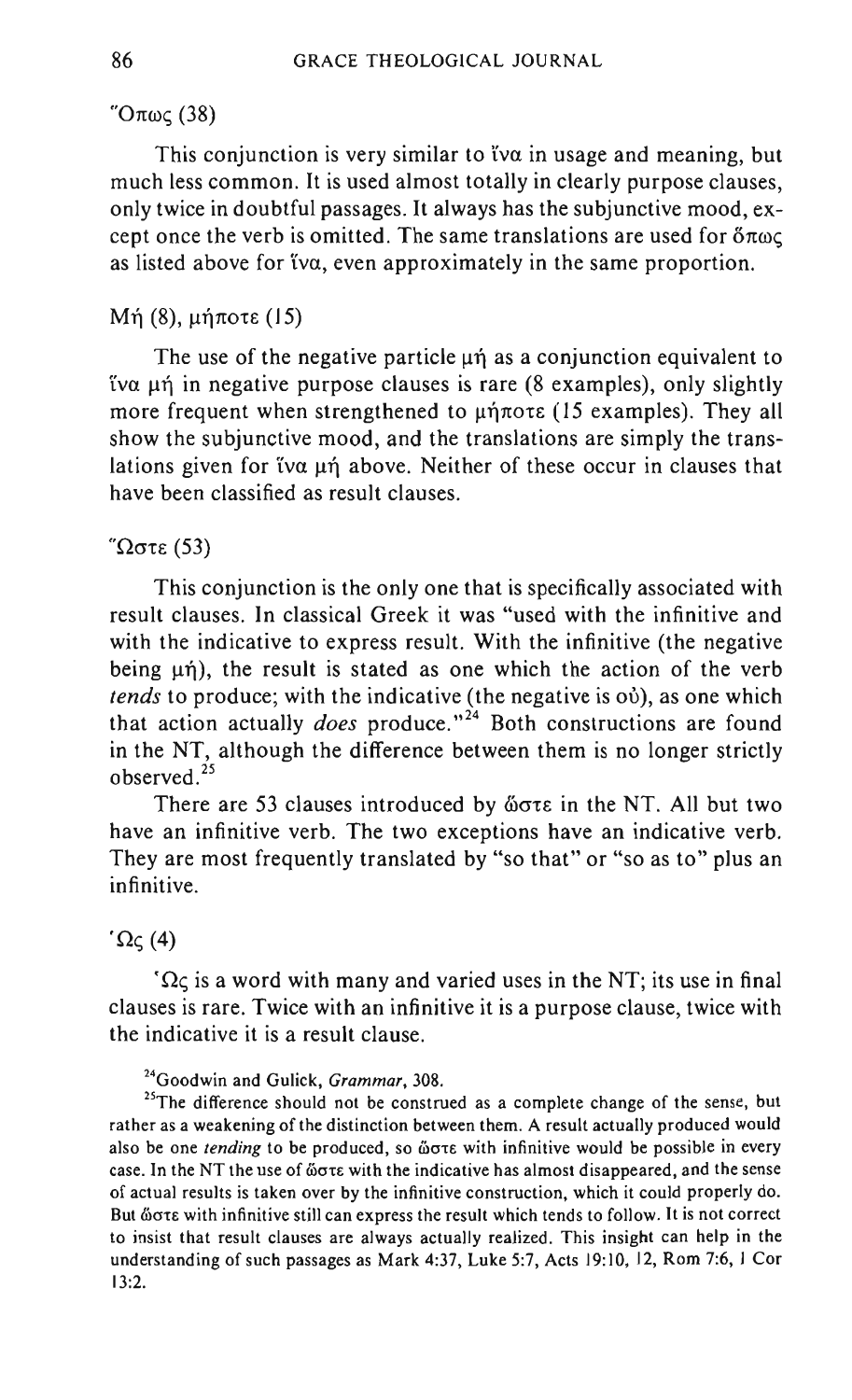#### $\sigma$ (1)

 $\degree$ O $\tau$  introducing a result clause is surprising, and very rare; only one is so identified in this study (John 7:35). Result fits the sense well, and there seems to be evidence of other such uses.  $26$ 

#### *Moods Used*

The mood in final clauses is almost always subjunctive, as is to be expected in a clause which speaks of purpose, intent, of future outcome. But there are some which do not use the subjunctive. The largest group consists of 52 result clauses which show an infinitive as verb, a normal construction from classical times and in no sense an exception.

The seeming exceptions are 18 examples which use an indicative verb. Of these,  $11$  are future indicatives. Elsewhere<sup>27</sup> I have shown that the future indicative is very frequently in the NT a practical substitute for the aorist subjunctive. It is identical in form in many instances, and differs only in spelling in many others. Its sense is basically the same, expressing the potentiality that always is associated with the future. In the NT it is actually used in almost every syntactical construction that ordinarily uses the subjunctive. In the light of these facts it should not be considered strange or exceptional when a future indicative is used in a final clause.

Five indicatives are used with conjunctions which properly use the indicative. " $\Omega$  $\sigma$ te occurs twice with the indicative, a normal usage from classical times, and both expressing actual result. " $\Omega$ <sub> $\zeta$ </sub> occurs twice with the indicative, again classical usage in result clauses. "On universally uses the indicative, and while its use for a final clause is very unusual, its use of the indicative is not.

There remain two<sup>28</sup> indicatives which are significantly unusual. They are 1 Cor 4:6 iva  $\mu$ n ...  $\varphi$  volo  $\varphi$  of  $\varphi$  in order that no one of you .might become arrogant in behalf of one against the other," and Gal 4:17 ἵνα αὐτοὺς ζηλοῦτε "in order that you may seek them."

Grammarians suggest several explanations. A. T. Robertson<sup>29</sup> discusses the orthography and the possibility that by NT times the

<sup>26</sup>BAGD, 589; John 14:22 "τί γέγονεν δτι...; what has happened, so that (=to bring it about that) ... ?" They suggest that this may possibly be the explanation also of I Tim 6:7 and Heb 2:6.

27See my article, "The Classification of Subjunctives: A Statistical Study," *GTJ* 7 (1986) 16-19.

<sup>28</sup>A third example is often listed, 1 John 5:20 tva  $\gamma$ tv $\omega$ okollev. But there is textual variance in this case, and the NA26 and UBS3 texts have decided for the subjunctive γινώσκωμεν.

<sup>29</sup>A. T. Robertson, *A Grammar of the Greek New Testament in the Light of Historical Research* (Nashville: Broadman, 1934) 203, 325.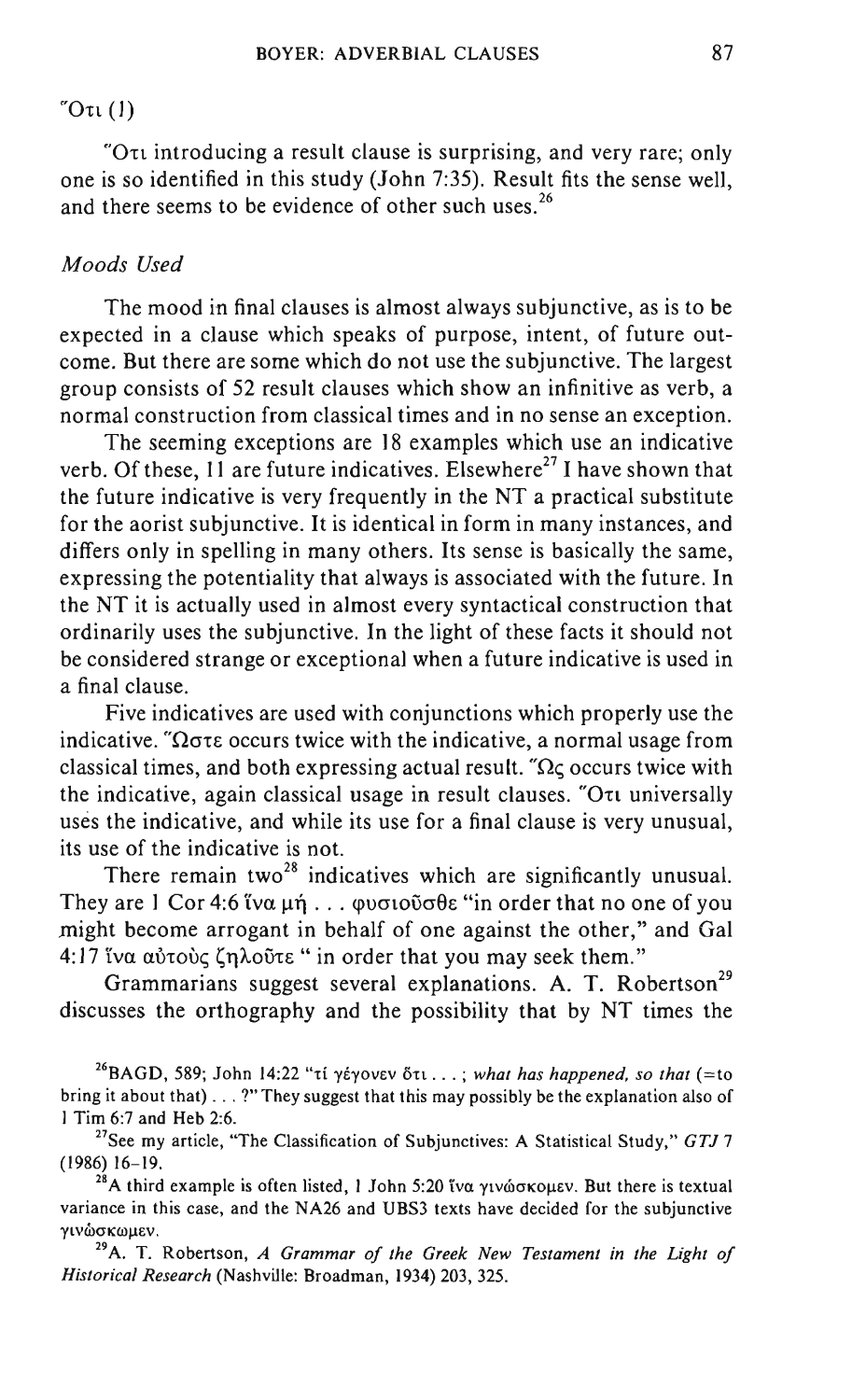indicative and subjunctive of  $-\infty$  verbs have become alike as they are in - $\alpha\omega$  verbs. Blass-Debrunner suggest the same; " $\omega\sigma\omega\sigma\theta\epsilon$  1 Cor 4:6 and  $\zeta$  $\eta$ λοῦτε Gal 4:17 are subjunctives."<sup>30</sup> In another place, apparently speaking more generally, they say "The present indicative after tva is, of course, only a corruption of the text."<sup>31</sup> No one suggests that there is a difference in meaning intended by the use of the indicative after iva.

### *Clause Order*

Final clauses normally follow the main clause. This is true in all of the result clauses, and in all but 15 of the purpose clauses (97%). In 4 instances there is no main clause.

### *Other Final Constructions*

Relatively infrequent is the use of the adverbial or circumstantial participle to express purpose. According to my count there are about 56 examples, five with the future participle which in classical was generally used in this way, but 48 with the present participle. Only three aorist participles are used thus in the NT.

Articular infinitives with certain prepositions are used to express purpose; είς τό (73) and πρòς τό  $(11)^{32}$ . At least one of these is understood to be expressing result in the NASB  $(1)$  Thess 2:16  $\epsilon i \epsilon \tau \delta$ άναπληρώσαι αύτών τὰς ἁμαρτίας πάντοτε. "with the result that they always fill up the measure of their sins."

Another structure indirectly expressing purpose is a substantive or noun clause which structurally stands in apposition to a pronoun whose antecedent refers to a purpose. Example: Eph 6:22  $\delta v \xi \pi \epsilon \mu \psi \alpha$ πρός ύμᾶς είς αύτό τοῦτο ἵνα γνῶτε τὰ περί ήμᾶς "I have sent him to you for this very purpose, so that you may know about us ... " If the words  $\epsilon i \zeta$   $\alpha \dot{\nu} \tau$  to  $\ddot{\nu} \tau$  were not present, the tva clause would be a purpose clause; as it stands it is a noun clause in apposition to that phrase, stating the content of that purpose. $33$ 

#### TEMPORAL CLAUSES

#### *Meaning*

Temporal Clauses are those which modify the main clause by relating it in some manner to the concept of time, answering such

<sup>3°</sup>F. Blass and A. Debrunner, *A Greek Grammar of the New Testament and Other Early Christian Literature,* trans. and rev. by Robert Funk (Chicago: Univ. of Chicago, 1961) 188.

<sup>&</sup>lt;sup>31</sup>Ibid., 187.

<sup>&</sup>lt;sup>32</sup>See footnote 6.

<sup>&</sup>lt;sup>33</sup>See my article "Noun Clauses in the Greek NT: A Statistical Study," *GTJ* 10 (1990) 225-39.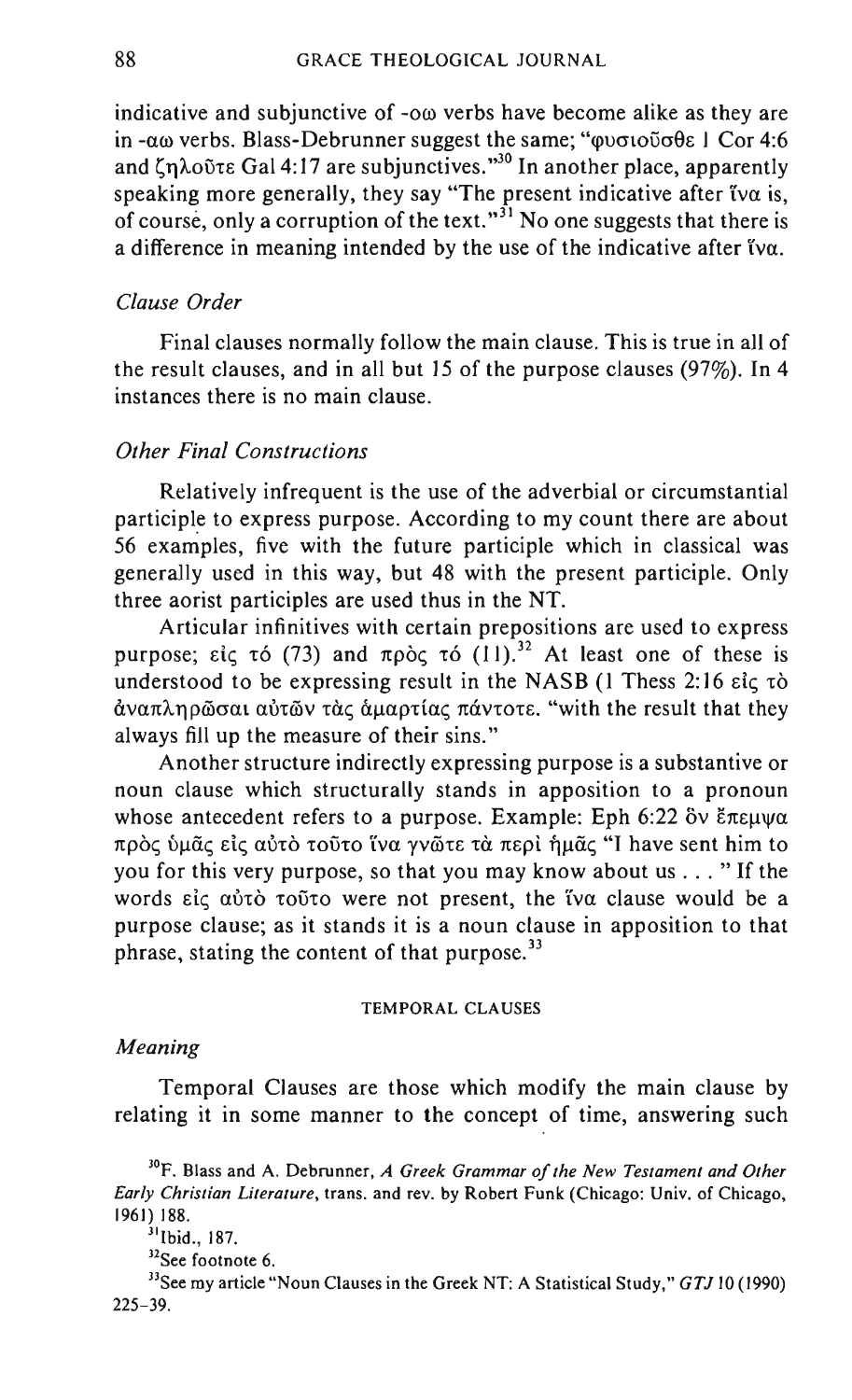questions as "when?," "how often?," "how long?," "before?," "after?," "until?," "while?," etc. A variety of conjunctions and conjunctive relative phrases occur, also more variety in the moods used.

#### *Conjunctions Used*

The subordinate temporal clauses included in this study are of two kinds. Most (360 or 86%) are introduced by proper conjunctions. The rest are introduced, not by conjunctions per se, but by relative phrases which function as temporal conjunctions, wither with or without the antecedent ( $\hat{\eta}$ μέρας or  $\gamma$ ρόνου) of the relative being actually expressed. If the antecedent is present the clause can of course be considered a simple adjectival relative clause modifying a noun which is functioning as a temporal adverb. But they seem by their number and frequency to have become fixed expressions, virtual conjunctions.<sup>34</sup> Sixty such clauses are included in this list, and the relative phrase is listed as a conjunction.

### "Όταν (123), "Ότε (102)

"Ote alone, and  $\delta \tau \alpha v$ , which is  $\delta \tau \epsilon + \alpha v$ , comprise 54% of all temporal clauses. They are the less explicit in time relation, expressing simple concurrence. Most often they are translated by the NASB as "when" (197 times);  $\delta \tau \alpha v$ , reflecting the particle  $\alpha v$ , is also translated "whenever" (10 times). Rarely they are translated more specifically as "after" ( $\delta \tau \in 5$ ,  $\delta \tau \alpha v$  2), "while" ( $\delta \tau \in 3$ ,  $\delta \tau \alpha v$  2), "as" ( $\delta \tau \in 5$ , and "as soon as" (once each), even "until" ( $\ddot{\sigma}$ tav 2). These more specific renderings apparently are derived from the context rather than from the conjunction itself.

"Ore normally is followed by the indicative mood, only twice does the subjunctive appear; once the verb is left unexpressed. " $O\tau \alpha v$ , as is expected with  $\alpha v$ , normally uses the subjunctive (5 with indicative).

 $^{\circ}$ Ως (69),  $^{\circ}$ Ως ἄν (3)

 $\Omega$ <sub>C</sub> has many other uses, but as a temporal conjunction it occurs 72 times. These are translated with almost identical expressions as were ότε and όταν, most frequently "when" (ως 50, ως άν Ι), also "while" (10), "after" (2), "whenever" and "as soon as" (once each). Renderings other than those used for  $\delta \tau \varepsilon$  are "as" (5) and "since" (2).

With  $\&\acute{\alpha}$  the mood is indicative. When it is used with the indefinite particle  $\check{a}v$  the mood is subjunctive.

<sup>34</sup>As we have already seen, they are not limited to temporal clauses. Similar phrases are found introducing causal clauses, and clauses expressing manner, degree or measure, a total of 90 NT examples. See my article. "Relative Clauses," 238-40.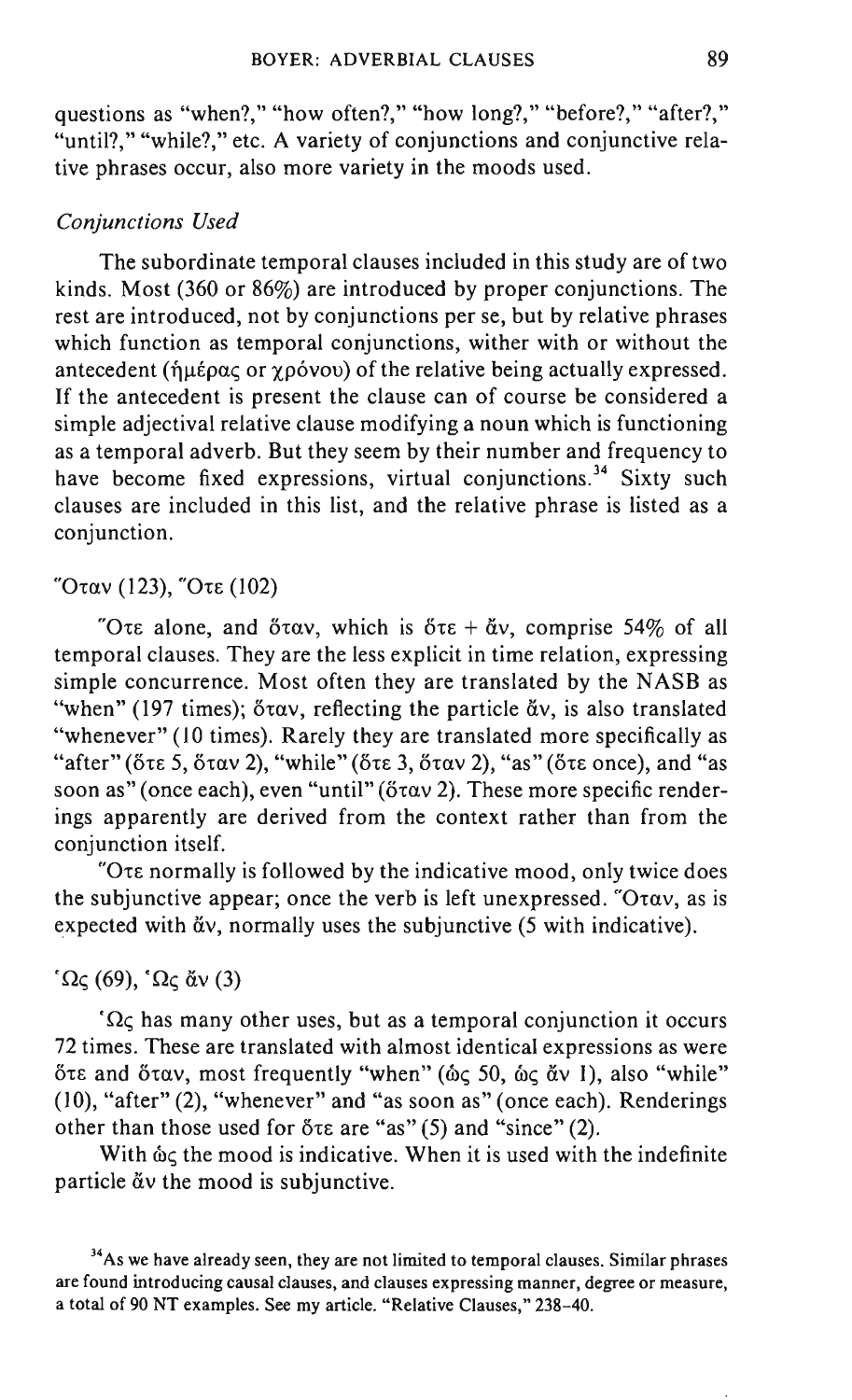"Eως (18), "Eως ἄν (20), "Eως οὖ (17), "Eως ὅτου (5)

The conjunction  $\epsilon_{\omega\zeta}$  occurs alone or with the indefinite particle  $\alpha v$ 38 times. As a relative phrase which functions as a temporal conjunction it is found 22 times. They are translated "until" (54), "while" (4), and "as long as" (once). The basic meaning seems to refer to a period of time up to a designated point.

The mood is indicative 13 times, and subjunctive 45 times, once the verb is unexpressed. This is one of a group of words with the meaning "until" which involve some special rules regarding mood, and will be discussed separately below, under "Moods Used."

"Aypi (5), "Aypi  $\tilde{\eta}$ ς (4), "Aypi où (4), "Aypiς où (4), "Aypiς où  $\tilde{\alpha}$  v (1)

As a conjunction  $\ddot{\alpha}$  appears 5 times. More commonly (13) it appears in a conjunctive relative phrase. It is translated "until" in every instance except one, where "as long as" is used.

The mood is indicative 7 times and subjunctive 11 times. For the use of moods with words meaning "until" see below.

 $\Pi$ ρίν (8),  $\Pi$ ρίν ἤ (4),  $\Pi$ ρίν ἤ ἄν (1)

This is the only conjunction in the NT translated "before."

The usual construction with  $\pi \rho$ iv is with an infinitive following (11) times). Once it is followed by a SUbjunctive and once by an optative.

#### $'A\varphi'$   $\eta\zeta$  (6),  $'A\varphi'$  ov  $(3)$ ,  $'A\varphi'$  ov  $\check{\alpha}v$  (1)

These are all relative phrases functioning as temporal conjunctions. Literally translated, the meaning would be "from which day, or time." The NASB translates them, 6 of the 10 times, by "since" (the others are freer, paraphrastic renderings: "once," "ago," even "for" and "that"). In every instance it is used in measuring time starting from a specific point; when that starting point is in the past the mood is indicative (9 times), when it is in the future the mood is subjunctive (I).

### 'Eφ'  $\delta$ σον (5), "Οσον χρόνον (1)

Again this is a relative phrase functioning as a conjunction. "O $\sigma$ o $\varsigma$ is a correlative expressing a quantitative concept "how much"; the phrase thus means "for how much time." It is translated in every instance by "as long as" (5) or "so long as" (once), and it always uses the indicative mood.

'Ev  $\ddot{\omega}$  (4)

Another relative phrase in which the time word  $\gamma \rho \acute{o}v\omega$  is to be supplied, it carries the meaning "in (or during) which time." It is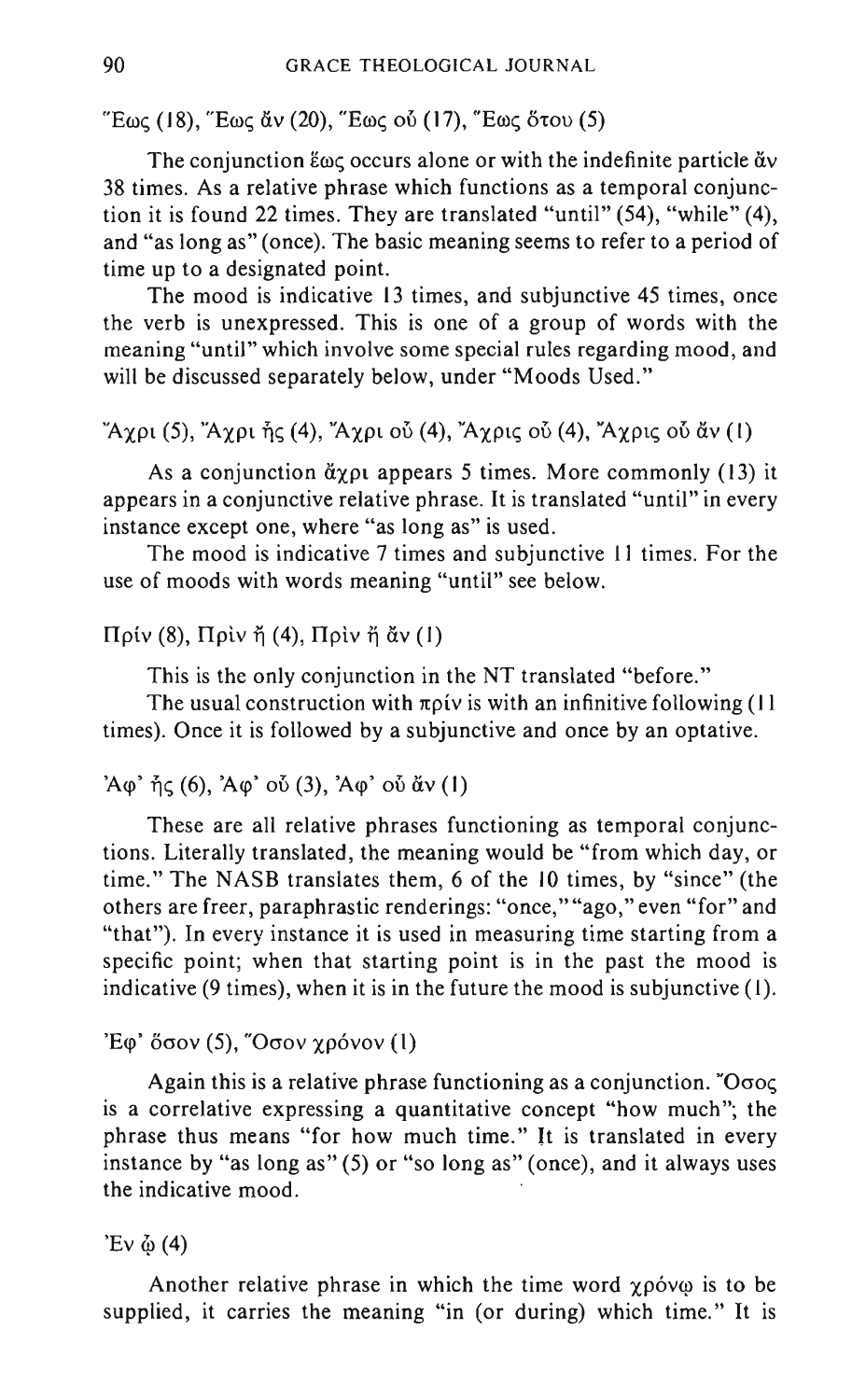translated "while" (3 times) and "until" (once). The mood is always indicative.

### $M$ έγρι (1), Μέγρι ού (2)

Once it is a conjunction, twice it is in a relative phrase. Like its synonym  $\tilde{\alpha}$  you it is translated "until." The mood is always subjunctive.

### $'$ Οσάκις εάν (3)

 $O\sigma\alpha$  is made up of the correlative  $\delta\sigma$  oc, "how much," and the adverbial ending - $\kappa$ tc, "times"; thus "how many times." It is translated "as often as." It always has the indefinite particle  $\epsilon \dot{\alpha} v$  and is followed by the subjunctive mood.

### ' $E\pi\alpha v(3)$

Arising from  $\epsilon \pi \epsilon i$  (or  $\epsilon \pi \epsilon i \delta \eta$ ) plus the indefinite particle  $\alpha v$ , this conjunction seems to be a full synonym of  $\delta \tau \alpha v$  (twice, in Luke 11:21, 22 and II :34, they are used interchangeably in parallel sentences). Like  $\delta \tau \alpha v$  it is translated "when." It is indefinite and takes the subjunctive mood.

### 'Ηνίκα ἄν (1), 'Ηνίκα έάν (1)

Both forms are identical, differing only in the spelling of the indefinite particle  $\check{a}v$ . Translated "whenever," it is indefinite and takes the subjunctive mood.

### 'Eπειδή  $(1)$

This conjunction is more frequently causal, but once it is temporal (Luke 7:1), translated "when." The mood is indicative.

### $K\alpha\theta$ ώς (1)

 $K\alpha\theta\omega\varsigma$  is usually comparative or causal, but in one place it seems to be temporal (Acts 7:17). The NASB translates it "as." The mood is indicative.

### *Moods Used*

### Basic Principles

In the review of conjunctions we have already given statistics of the moods used with each. Unlike the causal and comparative clauses which were predominantly indicative, and the final which were subjunctive, these like the relative and conditional clauses freely use both moods. Here we shall discuss the basic distinctions which govern the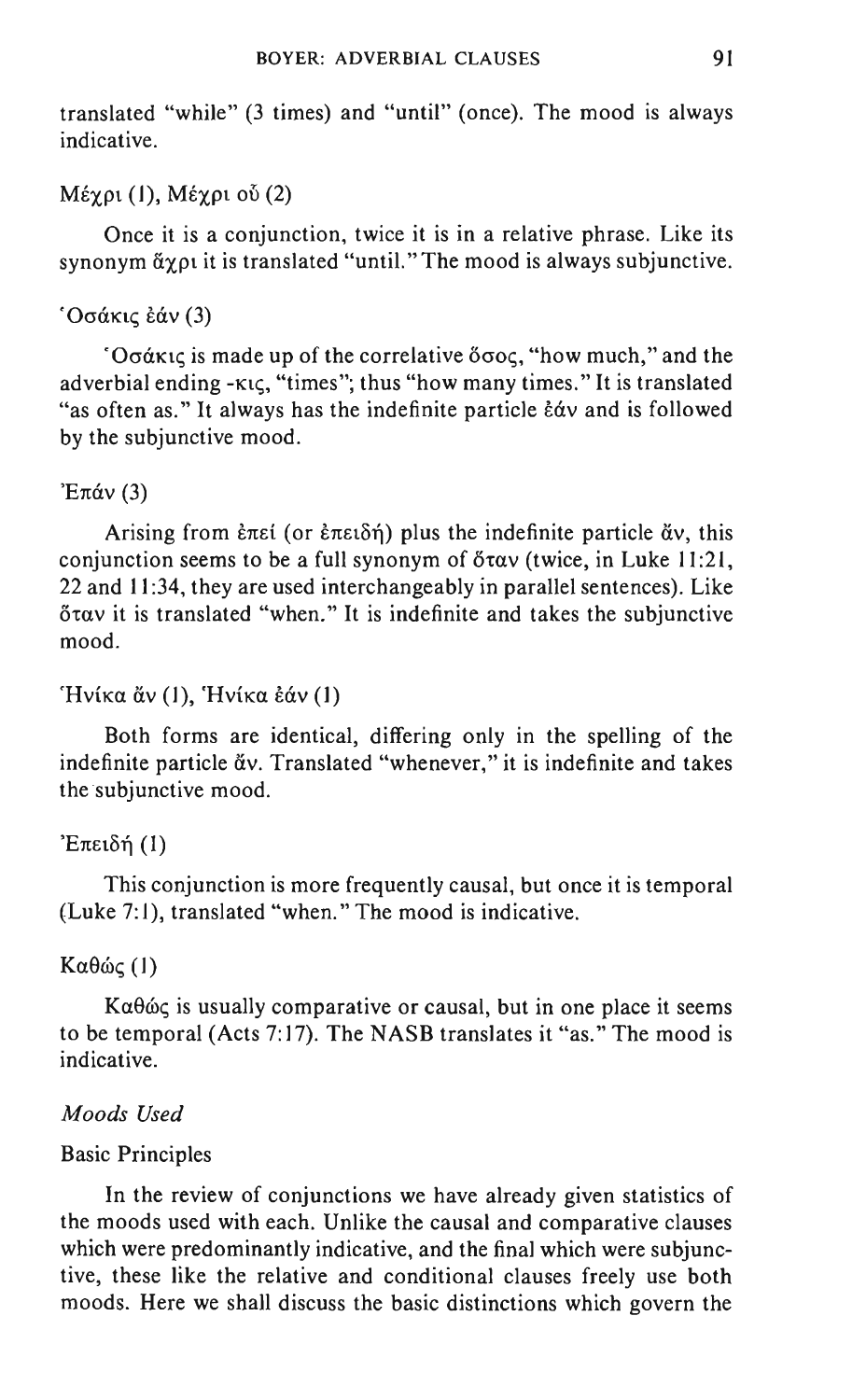moods used, giving special attention to the seeming "exceptions" to those principles.

The choice between indicative and subjunctive in temporal clauses is determined by the distinction between actual and potential, and between specific and indefinite. If it speaks of a specific time past or present the indicative is the natural choice. If the time is future and thus unknown and doubtful, or if it is indefinite, the mood expected is subjunctive. These same factors also control the conjunctions used, so that there is a close correlation between the conjunction and the mood; we expect, for example, that  $\delta \tau \epsilon$  will use an indicative verb and that  $\delta$ tav will use a subjunctive.

Since these two conjunctions account for more than half of all the temporal clauses in the NT, we will use them as examples to illustrate the distinction between the moods. "Ore is followed by an indicative verb 102 times out of 104; once it introduces a clause which has no verb so the mood is not indicated, once it occurs with a subjunctive verb. Examining the indicatives, 92 times it is used of an actual historically past event, in four instances it speaks of actual contemporary time.<sup>35</sup> The other five are future in time (either a future indicative or a futuristic present indicative), but in every case they are specific (several have the form, "the hour is coming when  $\dots$ ").

In just one passage the NA26 text shows a possible place where  $6t\varepsilon$  may be found with a subjunctive verb; in Luke 13:35. This will be discussed later, in the section on "Until Clauses."

"Oray, which is simply the same  $\delta \tau \varepsilon$  with the indefinite particle  $\delta v$ , is almost as exclusively followed by the subjunctive. There are 5 instances of  $\delta \tau \alpha v$  with the indicative. Three occur with statements of a general truth, "whenever," which usually (44 times) is expressed with the subjunctive. One of these (Rev 4:9) has the future indicative, which as we have seen is practically synonymous with the subjunctive. The other two (Mark 3:11, 11:19) refer specifically to that which had happened repeatedly in past time, hence the indicative is appropriate.

That leaves two instances of  $\delta \tau \alpha v$  with the indicative which are more difficult to account for. Mark 11:25 seems clearly to be general and future, so that a subjunctive would be expected. There are textual variants showing a subjunctive form. Rev 8:1, after six times stating the same fact using ote with the indicative, on the seventh of the series changes to ötav with the indicative. It is simple description of an actual event, past from the vantage-point of the writer, and with the same

<sup>35</sup>In Mark 14:12  $\delta\tau\epsilon$   $\tau\dot{\omega}$   $\pi\dot{\alpha}\sigma\chi\alpha$  E $\theta$ uov "the day ... when the Passover is [always] sacrificed," (my rendering) seems to be the imperfect of customary action. The NASB rendering, "When the Passover *lamb* was being sacrificed" is grammatically possible, but it seems impossible that the actual sacrificing was going on at the time when the disciples inquired about "preparing" for it.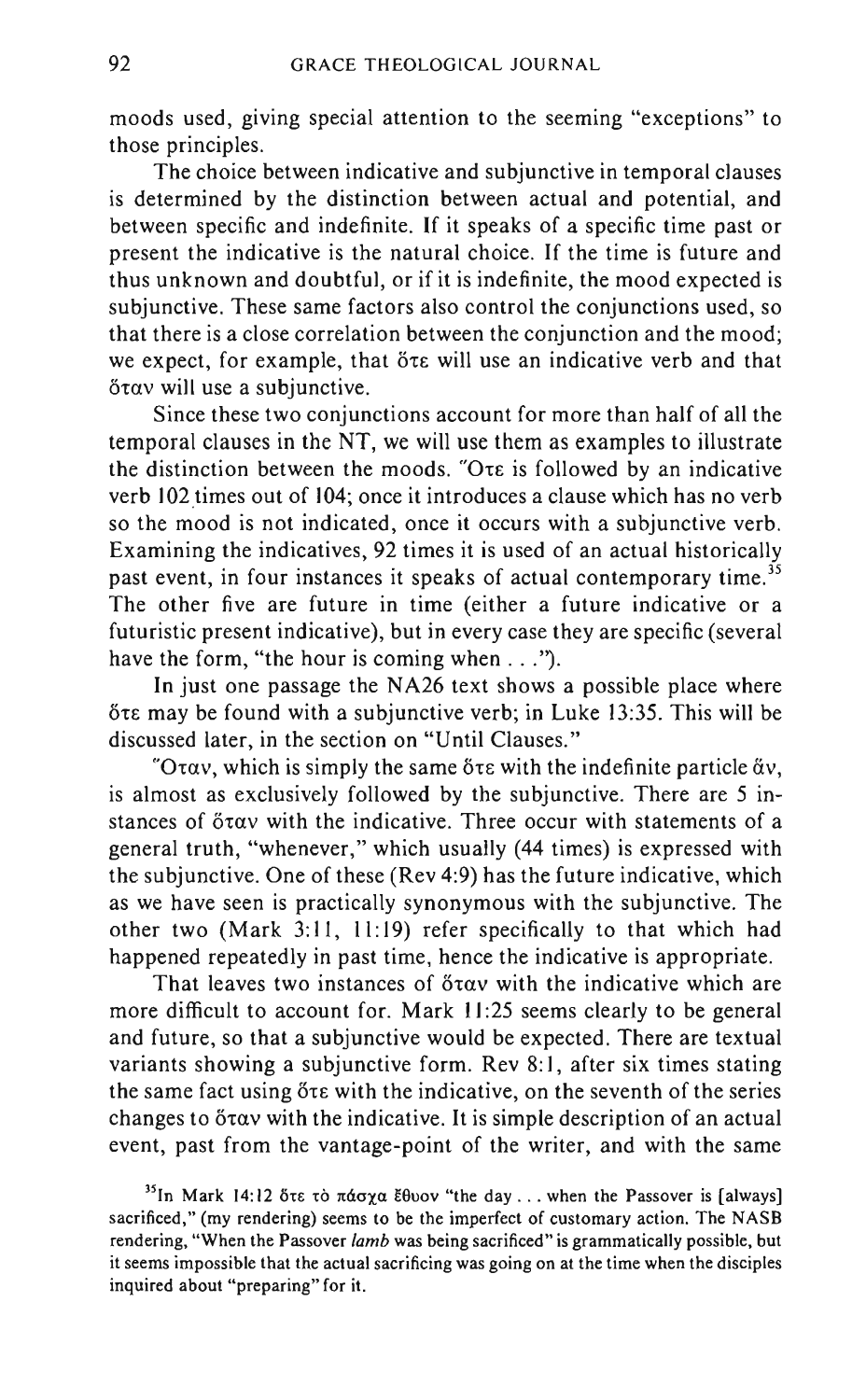sense as the first six. It clearly calls for a verb in the indicative. Apparently the problem is with the conjunction, and some texts read  $\delta \tau \varepsilon$ .

With several other of the conjunctions the addition of the indefinite particle  $\ddot{\alpha}v$  or  $\dot{\epsilon}\dot{\alpha}v$  means a change from indicative to subjunctive, and for the same reasons. When the temporal clause is definite the mood is indicative, when the  $\ddot{\alpha}$  changes it to indefinite the mood changes to subjunctive. This is true with  $\dot{\omega}_{\zeta}$  and  $\dot{\omega}_{\zeta}$   $\ddot{\alpha}v$ ,  $\dot{\epsilon}\pi\varepsilon\omega_0\dot{\zeta}$  and  $\epsilon \pi \dot{\alpha}$ ν, άφ 'oὖ and άφ 'oὖ ἄν. Καθώς, έφ' ὄσον, and έν  $\ddot{\omega}$  do not use ἄν and are always indicative;  $\eta v$ ika and  $\delta \sigma \alpha k$ uc always have  $\alpha v$ , and always use subjunctive.

### "Until" Clauses

From classical times some special consideration was given to those temporal clauses which express the notion of "until." The conjunctions involved were  $\zeta v \zeta$ ,  $\zeta \sigma \tau \epsilon$  (not found in NT),  $\zeta \chi \rho \tau$  and  $\mu \zeta \chi \rho \tau$ . When they meant "while, so long as" they were regular in construction. But when they meant "until" they showed many peculiarities.

The same situation is mostly true of their NT use, but without some of the rather complicated "rules." The list of conjunctions include some of the relative phrases we have described already, and the indefinite particle  $\alpha v$  is not so strictly required, but the use is basically unchanged. When these words mean "until" two constructions occur. If the clause is referring to a definite past action the mood used is indicative. If they refer to an indefinite future action the mood is subjunctive. This statement of the case is probably over-simplified for the classical, but it will serve quite well for the NT pattern.

I have taken these conjunctions which are translated "until"<sup>36</sup> and in every instance evaluated the "point until which" intended, whether it is definite and past to the outlook of the speaker or writer, or potential (i.e., general or indefinite) future. The results were then compared with the actual structure used. These observations are the result.

(1) There are 76 passages in the list. Eighteen are indicative, and 58 sUbjunctive.

(2) In 12 instances the "time until" has been judged to be actually past. In every instance the mood used is indicative, and proper.

(3) The indicative is used in one passage (Rev  $17:17$ ) where the "time until" seems to be future from the standpoint of the persons involved, which might suggest a subjunctive verb. Two explanations

<sup>&</sup>lt;sup>36</sup>For the most part I have followed the NASB. In some instances they have used "until" where in my judgment the sense should be "while." (For the lists in this section, see footnote 12 above.)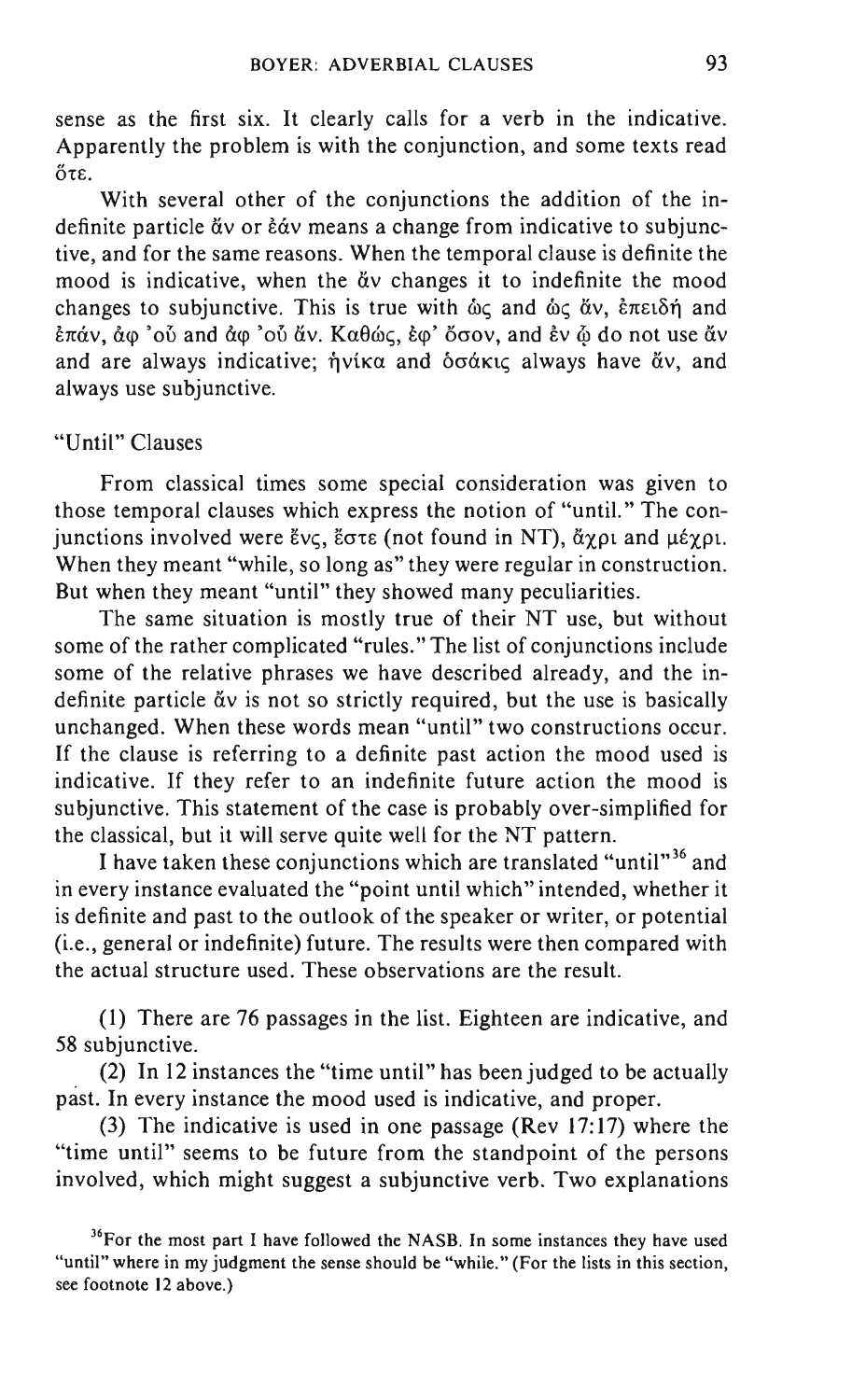may be suggested. The time may be considered from the vantage of the One whose purpose was being executed and that purpose was a past reality. Or, it should be noted that the verb used is future indicative, which is often in Greek a substitute for the subjunctive. My preference is for this last explanation.

(4) In 63 instances the temporal clause has been judged to be future or indefinite, indicating the subjunctive should be expected. 58 of them are actually subjunctive, leaving 5 examples where the verb is indicative when we might expect the subjunctive.

Most difficult is Luke 13:35 où µnဲ lδητέ με έως [ήξει ότε] είπητε "you shall not see Me until the time comes when you say ... " A textual problem is apparent; does the verb  $\epsilon\tilde{\ell}\pi\eta\tau\epsilon$  go with  $\epsilon\omega\zeta$  or  $\delta\tau\epsilon$ ? If the bracketed words are omitted it goes with  $\epsilon_{\omega\zeta}$  and the subjunctive is proper (the time is indefinite future). If the bracketed words are left in  $\epsilon$ i $\pi$ nte must be construed with  $\delta$ te and an indicative is indicated. Also, in that case  $\epsilon\omega\varsigma$  governs  $\eta\xi\epsilon\iota$  and that verb should be subjunctive. The NA26 edition puts the words in the text, but in brackets; the UBS3 edition gives the same text but gives the extra words a D (poor) rating. Westcott and Hort rejected them. The principle that the more difficult reading is more apt to be the correct one would argue for their inclusion, but perhaps that principle is not 100% correct.

The other four (Luke 19: 13, John 21 :22, 23, 1 Tim 4: 13) are all of a similar nature. All are examples of the futuristic use of the present indicative of  $\epsilon_{\text{PX}}$  $\alpha$ uat, "I am coming." In each case the sense is future and the time is indefinite, indicating that a subjunctive verb should be expected. The nature of this particular verb may help to explain the indicative.

But there may be more than this involved. The first of these four has the conjunctive phrase  $\dot{\epsilon}v \phi$ , which nowhere else means "until." Even the NASB has in the margin the rendering, "while I am coming." If we follow this meaning, it suggests that these present indicatives may be placing the emphasis on the meantime activity ("while") rather than on the future point of termination ("until"). The last three examples use a different conjunction,  $\epsilon \omega \zeta$ , but  $\epsilon \omega \zeta$  too frequently means "while."<sup>37</sup> If that is the case here, it makes the special "until" rule inapplicable and the present indicative are natural and proper.

#### *Clause Order*

Temporal clauses precede the main clause 267 times, or 63%, they follow the main clause 155 times.

<sup>37</sup>Robertson, Grammar, 975, says, "When the present ind. appears with  $\mathcal{E} \omega \varsigma$  the notion is while, not 'until.'" He lists another example, Mark 6:45.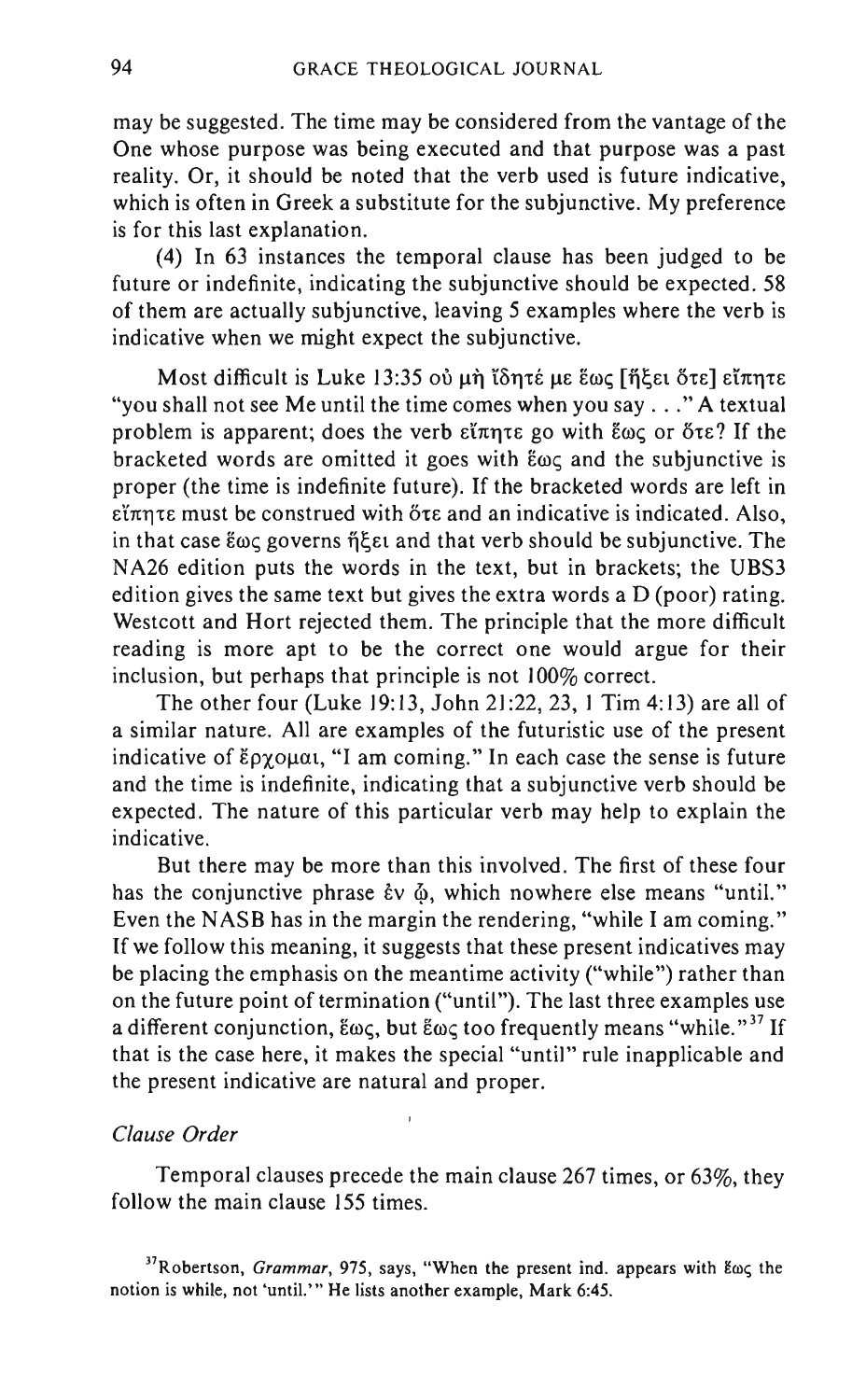#### *Other Temporal Constructions*

By far the most frequently used temporal construction in the NT is not the conjunctive clause, rather it is the adverbial or circumstantial participle. At least 765 participles function as the equivalent of a temporal clause. Of course these participles do not constitute "clauses" in the technical sense, but they contain every element of a clause:  $-\text{the}$ participle itself is a verb form, the subject of the clause is always the word with which the participle is in agreement. In most cases it is best to translate them by temporal clauses, in many cases it is impossible to do it any other way.38 The precise temporal significance is not explicit and must be gathered from the tense used and the context.

Another prominent substitute for a temporal clause in the NT is the use of the articular infinitive with a proposition. Four prepositions are used in the temporal sense in this construction. 'Ev  $\tau \ddot{\omega}$  + infinitive is the most common (56 examples). It is always used of concurrent time ("in, or during, the time when," and is usually translated "while."  $M\varepsilon\tau\dot{\alpha}$  $\tau$ 6 + infinitive occurs 15 times, translated "after."  $\Pi \rho \dot{\rho} \tau$  ou + infinitive is found 9 times, translated "before." "E $\omega \zeta \tau$  to  $\zeta$  + infinitive, once only in this construction, is translated "until." Again, while these may not fit the definition of a clause, they function in every respect like a clause. Indeed, it is impossible to translate them into understandable English except by converting them into a clause.

#### LOCAL CLAUSES

#### *Meaning*

Local clauses, or locational to use a term parallel with temporal, are those which tell *where* the action of the main clause is located. It answers the question "where?" They are the fewest in number of all the kinds of clauses in the NT, but they still number 112.

#### *Conjunctions Used*

#### "Όπου (72), "Όπου ἄν / ἐάν (10)

The most frequent of the local conjunctions, it is translated "where" (61) and with  $\frac{\epsilon}{\alpha}$  "wherever" (11), plus a variety of renderings once each, such as "from which," "in which," "on which," "there," even "since" and "whenever." The last two are unusual departures from the normal sense, and to me seem unnecessary. In both instances (Mark 9: 18, 1 Cor 3:3) a location in place is a natural and more vivid sense, even in English.

<sup>38</sup>Listings of these temporal participles are available from the library at Grace Theological Seminary, in my *Supplemental Manual, Participles.*